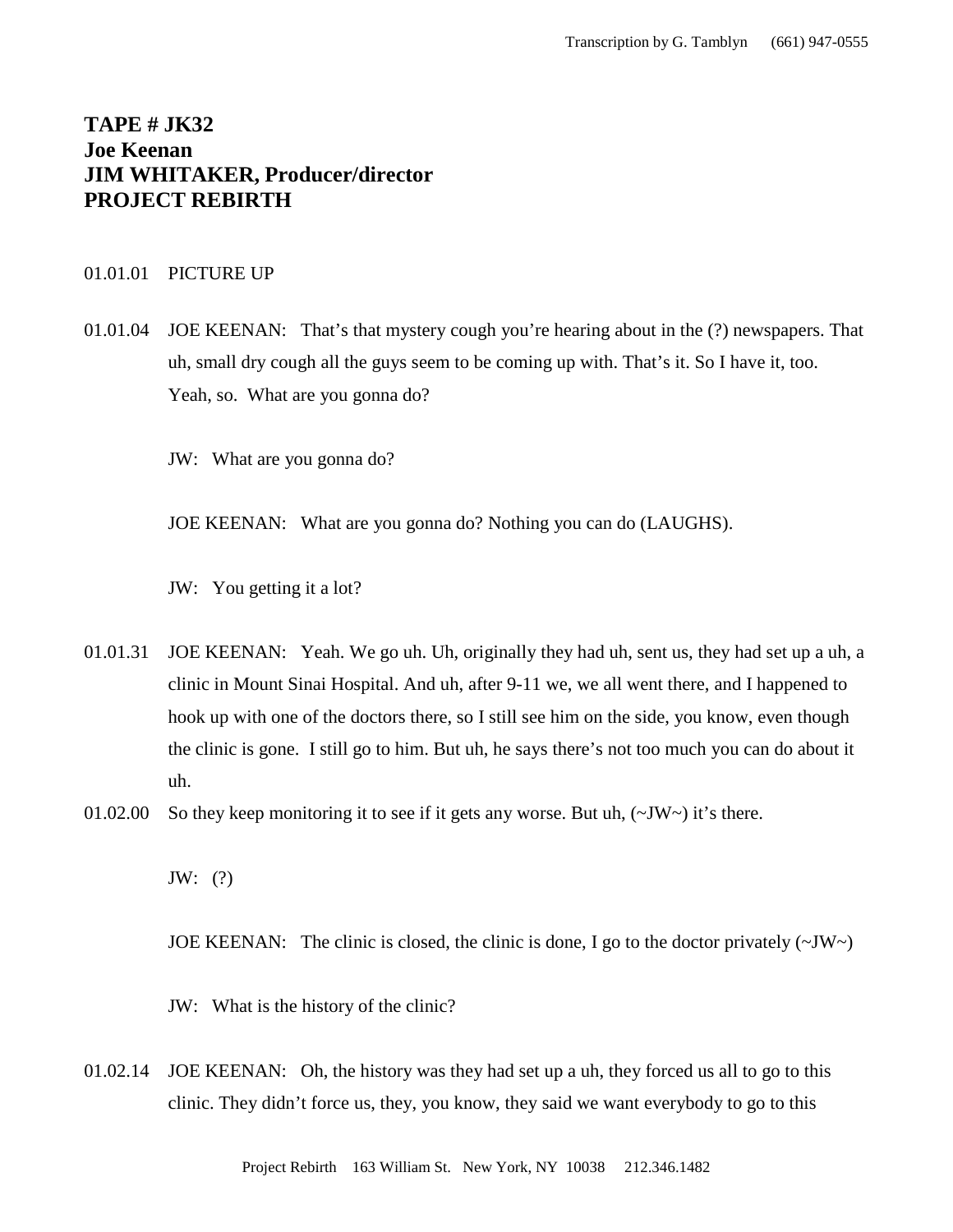Mount Sinai clinic to have us checked for everything, you know blood work and (?) lung work. And uh, sinus and all of that.

- 01.02.32 And uh, originally most of the guys got pretty good clean bill of health, but then as the time went on, things started to happen. And you would uh, go through periods of losing my voice uh, or it gets (?) hoarse, and uh, have uh, I have what he called a dry infection. I have a dry infection in my sinuses. And uh, they monitor it and uh, give us medicine.
- 01.02.59 But uh, nobody's really quite sure what it is.
	- JW: The report came out?
- 01.03.06 JOE KEENAN: The, yeah, the report came out that yes, there was, but you know, you can't. Uh, you can be unhappy about it, but you can't blame anybody. Uh, how would anybody know at the time. You know, it's just something that happened. And uh, I mean, it took, it took a couple of weeks for those uh, they gave us all breathing apparatus, but it took a couple of weeks for that stuff to arrive. Uh, you know, they, nobody has 14,000 of those sitting on the side, ready to distribute (LAUGHS).  $(\sim JW \sim)$
- 01.03.40 So you got to go with it, I guess.

JW: How's your wife been with it?

- 01.03.50 JOE KEENAN: I think she's probably more concerned about it than I am. Uh, because you know, they read in the paper all the time of the mystery illnesses. Uh, I think what upset her the most was that my, my partner uh, he got it very bad. And we were always together. If uh, if we put in 100 hours uh, 95 of those we were standing next to each other. But it depends on the individual makeup uh, how it just affected him more than it affected me. But he was on uh, he was on oxygen for a while and steroid treatment, the whole business.
- 01.04.29 But he's pretty much come back now. (~JW~) That's good for him.
	- JW: Have there been times where you have lost your voice?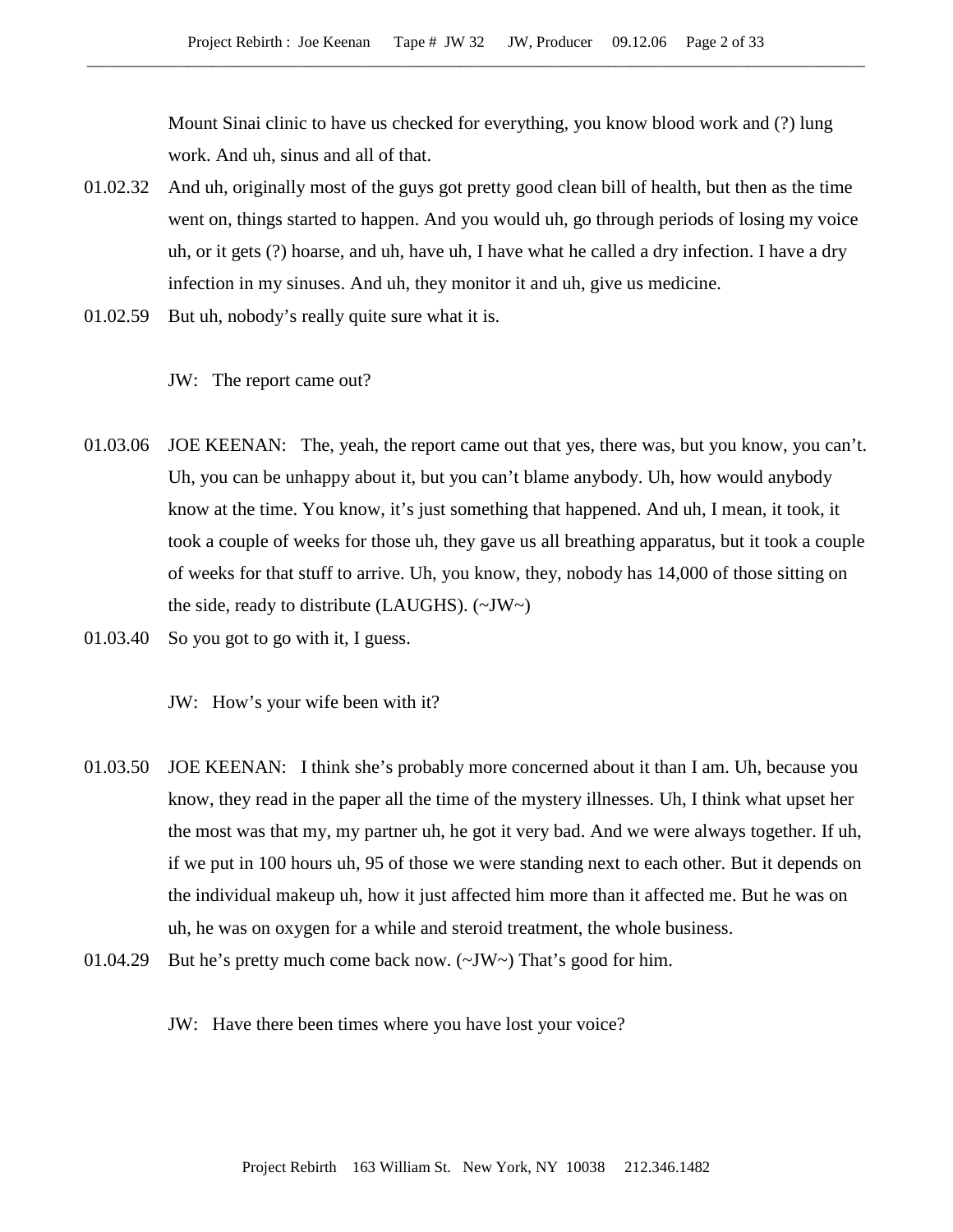- 01.04.43 JOE KEENAN: Yeah, it happens. Uh, you get, I don't, I don't, of course, your own voice you, you don't hear it, but uh, I know people will say you have a cold? I say, no, I don't think so (LAUGHS). So you get hoarse sometimes and uh, you get a dryness.
- 01.05.01 A doctor's given me uh, uh, washes. I have to wash my sinuses every day and he's given me nasal sprays and uh, they've uh, he (?) monitors me. I go every, every 3 or 4 months.

JW: This is a good relationship?

01.05.20 JOE KEENAN: Yeah, he, he turned out to be uh, uh, very nice man. And then he left Mount Sinai and uh, he, you know, he's in practice with a few other doctors in Manhattan, and I still see him.

JW: You were part of the original group of people that went to the clinic?

- 01.05.47 JOE KEENAN: Yes, we were, I was part of the uh, first responder group. And I went. And actually that was just a uh, fact-finding group. They really didn't, it wasn't set up as a medical clinic.
- 01.06.02 It was set up as a fact-finding clinic. and of course, we had to take a lot of medical tests for them to develop their facts. Uh, they, they sent us uh, we went to Mount Sinai, then they sent us to uh, Northshore University Hospital in Long Island to have all the respiratory tests. And uh, that's pretty much where it all (?). In fact, I called the uh, I called the registry about two or three weeks ago because my uh, daughter said that she checked the registry and my name wasn't on it.
- 01.06.40 And I said that can't be. I know I registered because I've been there. So I called them, and of course, I was registered. And they said that they're gonna send out another survey in a month, and we have to update all our own, all our own information.

JW: A couple of weeks ago, I had terrible sinus headaches; is this what it's like for you, stuffed up?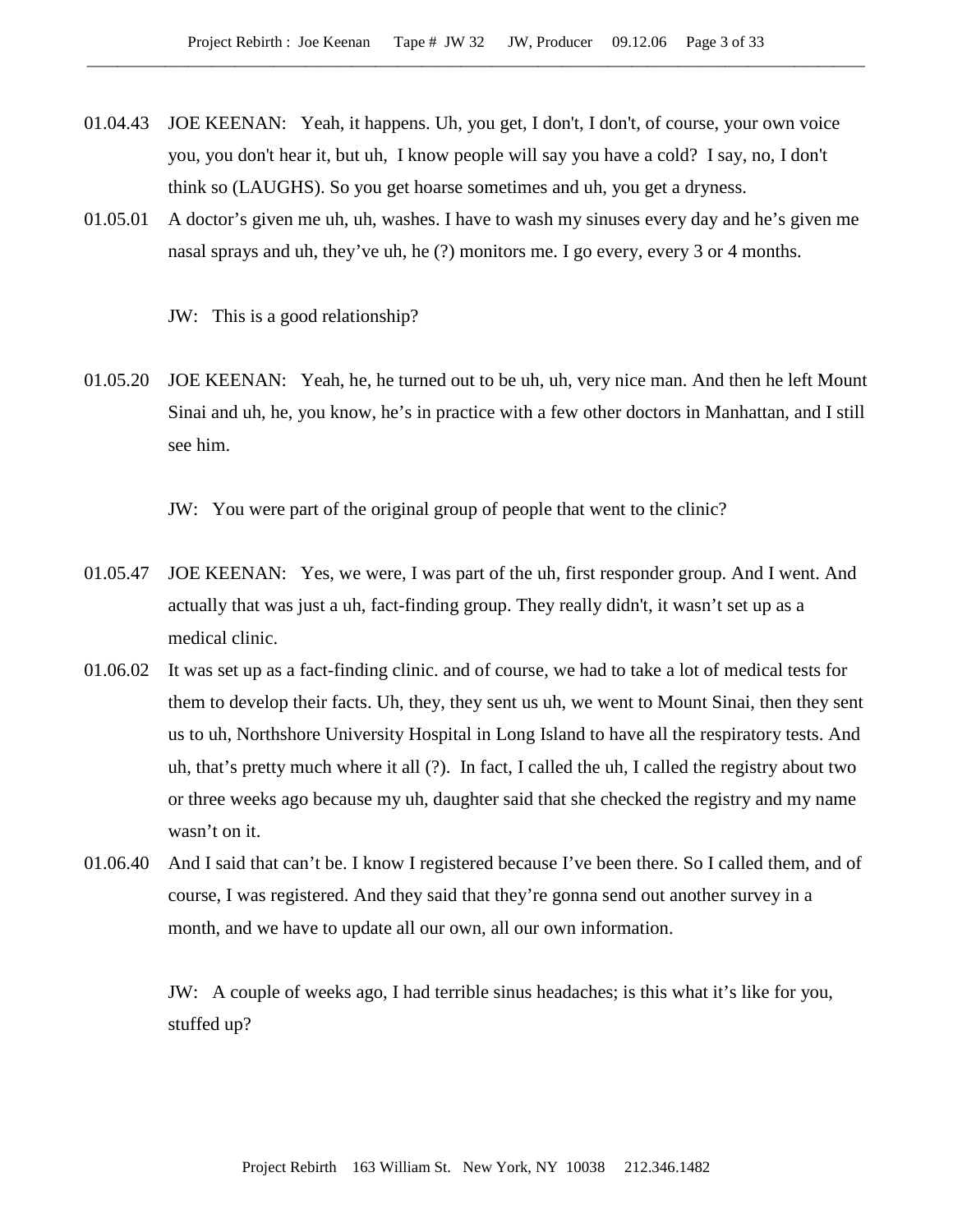01.07.34 JOE KEENAN: No, it's all that, you get the uh, pain across the top of the eyebrows from the uh, uh, where the pressure building up. And uh, they said at the if it uh, it if worsens, they'll probably go in there and try to uh, open the canals a little so that the pressure would be less.

JW: That's what I had.

JOE KEENAN: Did it work?

JW: I had it a couple of times, and after the operation you are packed.

- 01.08.24 JOE KEENAN: (?) That's why I had uh, years ago I guess it was uh, '92, '93. I had an infection in, in my abdomen, and my liver got infected and my pancreas, my gall bladder, it all infection. So uh, they operated, and then I had for four months I had tubes, drainage tubes, wrapped around my leg. And I remember the first time I went back to the doctor. They change your tube every, every uh, uh, couple (of weeks?) it turned out to be every week. And uh, doctor said, oh, I'm gonna take this tube out now and then we'll insert another one.
- 01.08.58 And I didn't know what to expect. And uh, he says it's gonna hurt a little. (LAUGHS) he pulled it out (LAUGHS). I almost hit the ceiling and came back down. I said, are you kidding? He says, well, if I told you, he says, you would have tensed up and it would have made it worse (LAUGHS).

JW: That's what the doctor did to me.

01.09.22 JOE KEENAN: They put those cameras down your throat? ( $\sim$ JW $\sim$ ) They, they do that, have you had that done? They put cameras in your nose, it goes down, down your esophagus, and uh, uh, they give you a, a spray first. And I didn't know they were going to use the cameras when, when he was spraying me. And I said why, why are you giving me that spray? He says, because if I don't, when I put the cameras in, he says you'll beat me up (LAUGHS). He says, he says, you'll kick me, because you, you're sitting with your feet up, he says you'll just keep kicking me. (LAUGHS)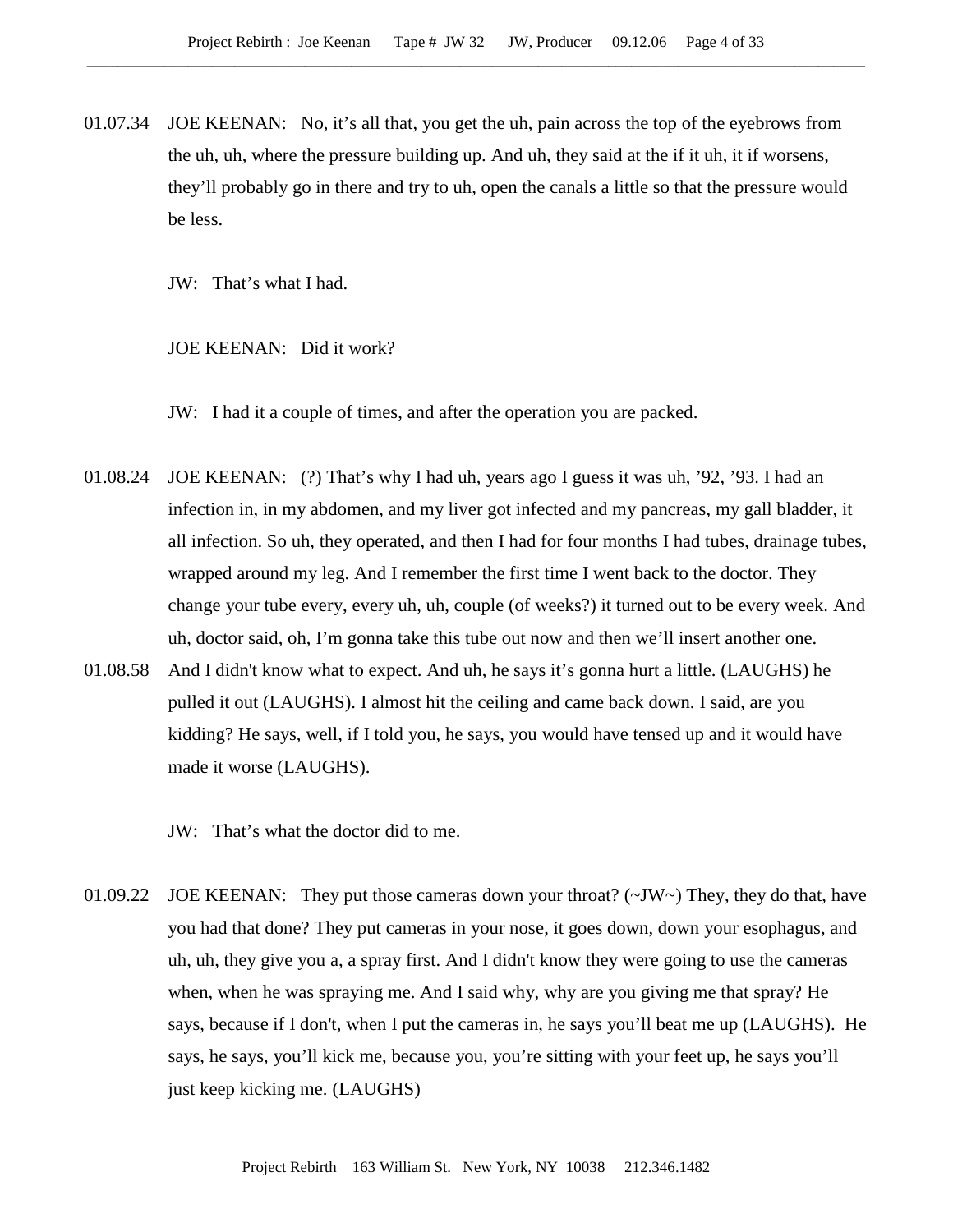- 01.09.54 And you, when he does it then after the spray you don't feel it at all. You can feel the camera inside, but you don't feel it at all. I guess it, it's some sort of numbing Novocain or, uh, or cocaine spray or whatever that uh, numbs you up. So they can put, they can put a camera in a tube about, a tube about that long in through your nose and it goes down into your passage.
	- JW: You presented a check to a group in San Diego?
- 01.10.30 JOE KEENAN: Well, we uh, we continued that, we continued that fund, and this past May uh, we presented them with \$75,000 uh, we gave them a check at our, in Washington in May, when all the groups. We meet every November, we meet every May uh, so we meet every May uh, for Police Week. We have uh, our ceremonies at Police Week, and that's, we had kept the fund open from San Diego in November until May.
- 01.10.59 And uh, we continued the (?) donations from you know, police officers uh, around the country and you know, sending in checks and uh, we administered it here, uh, through our organization, then we presented them with a check uh, for them to, to give to their members. So that ended in May.  $(\sim JW \sim)$  But it was good, it was successful. It worked out.

JW: What do you remember about the experience?

- 01.11.29 JOE KEENAN: Oh, we had a nice time. San Diego was nice. We had never been there before. Uh, we have uh, we had some business to conduct, but uh, my wife and I, Jane and I stayed for a few days after the, after the meeting was over. I think we stayed another three days after the meeting was over. We have, she has some relatives there. But you know, some relatives on her side of the family. So they drove down from Sacramento and uh, uh, we spent 3, 3 or 4 days with them.
- 01.11.58 It was nice. So we saw the rest of San Diego that we hadn't seen for the first 3 or 4 days. We had a good time. It was very nice.

#### (OFF CAMERA REMARKS)

JW: Could you take us through other things that came up in the year, like the officiating?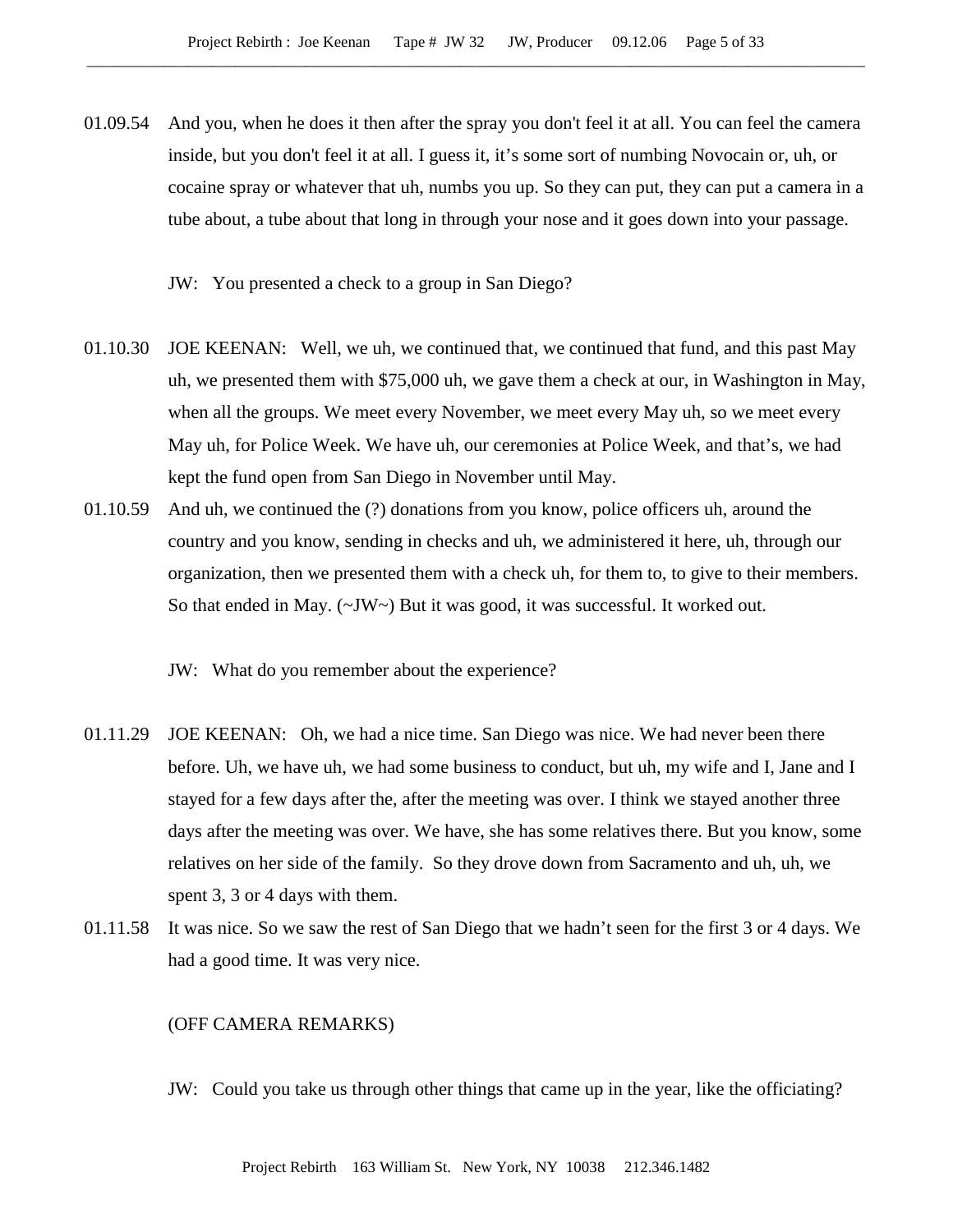- 01.12.42 JOE KEENAN: Right, well, I (?) still do that. I'm involved with the uh, sports officiating for high school, and, and colleges. I enjoy that. I do baseball and football. I did football today. That's where I was this morning. Uh, that keeps me busy. Uh, it gives me uh, something to do during the week.
- 01.12.58 One thing that's a little bit interesting with that, is that uh, being a police officer for so long, we, we sort of live in a little bit of a closed society amongst ourselves. Everything we do uh, tends to be with other police officers. And when you retire, one of the big adjustments is getting used to no longer belonging and no longer being involved all the time. And this has been very good for that. I've met a whole new group of people uh, you know, new friends I guess you would say uh, people to associate with.
- 01.13.31 So that's been very good for the adjustment period of, of retiring, that was uh, I didn't plan it that way. I didn't even think of it. But it uh, it has turned out to be very good.

JW: And you hang out with them?

- 01.13.45 JOE KEENAN: Well, now I have new people that I know, people that I never would have met before. Uh, and uh, we keep pretty busy with our organization. With our, you know, with our officials organization. We have meetings and uh, we go together.
- 01.14.02 We, it was a fellow lives right around the corner from me uh, who I, I may have lived there most of my life and never knew him. And uh, he's a member of the organization and we uh, uh, have become friendly and it's good. It's good. Gives us a whole new perspective. They're still a little afraid of me, though (LAUGHS). That's good, I like to keep it just a little bit (LAUGHS).
	- JW: Once you're a policeman, you're always one?
- 01.14.29 JOE KEENAN: It's true. Yeah, it's true.
	- JW: It's more apparent in New York?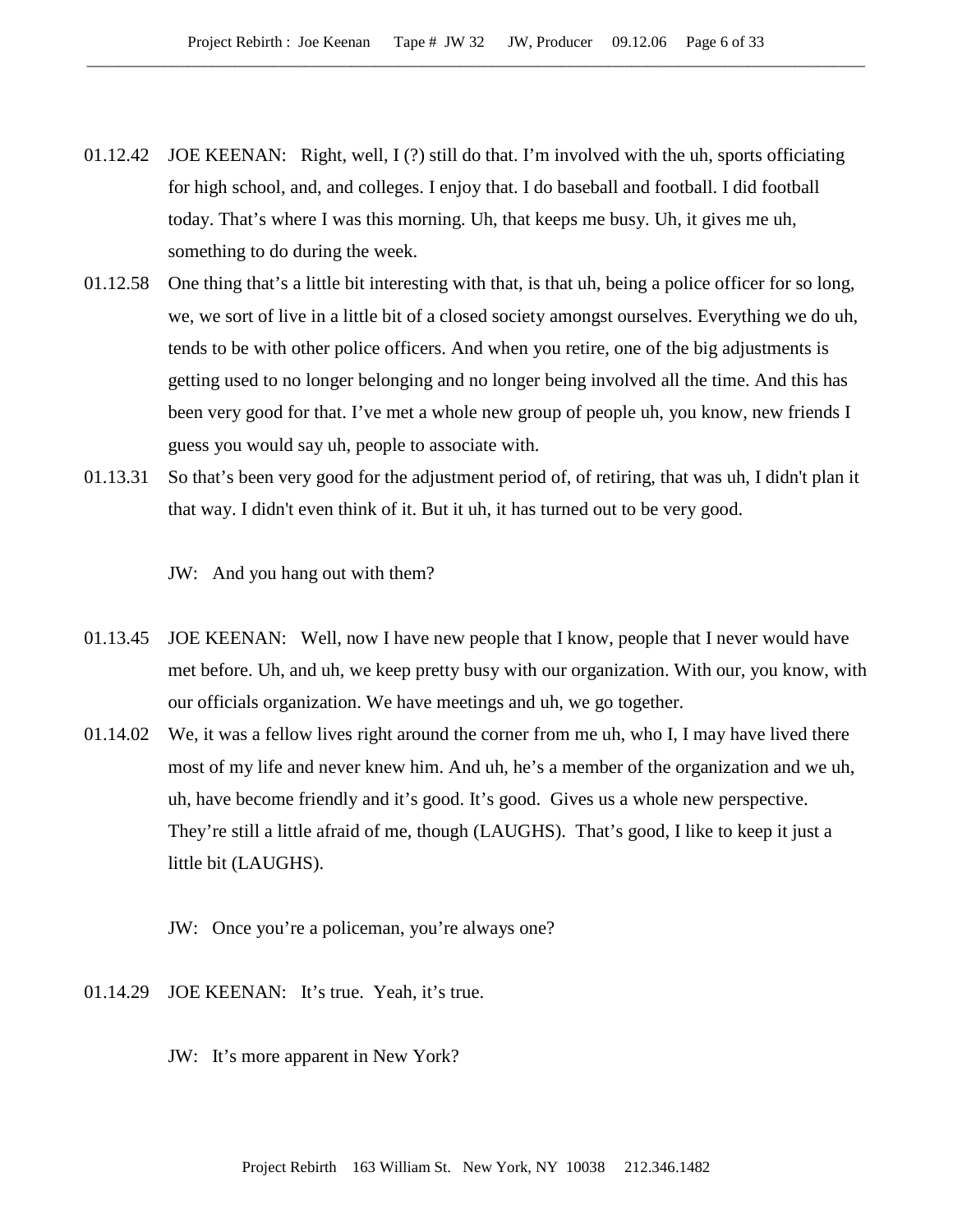01.15.02 JOE KEENAN: Well, you're probably more conscious of them now because of this project (~JW~) probably never would have noticed it before.

JW: That and perhaps because of your involvement? CPR- I'm picking it up.

- 01.15.37 JOE KEENAN: (LAUGHS) Some of the little uh, uh, nuances, some of the little code words. Yeah, yeah. In uh, just along that lines and move wherever it takes you, my daughter, Karen now was just recently transferred. So she's now in a uh, narcotics investigation unit, which is a good move for her.
- 01.15.56 She had been working in the local precinct on patrol, and this is a good, this is a, a career step. It's good for her. She's an investigative unit now. And uh, she works here in Manhattan. And uh, it's a step up for her in her career. She's on her way uh, so that's good.

JW: What's her day like?

- 01.16.19 JOE KEENAN: Uh, well, they work crazy hours. They basically, everybody has to have, on paper you have official hours. And then there's what you really work. Their official hours are 4 to 12's every day. But when you're in a street investigative unit, you go where it takes you.
- 01.16.36 Uh, so sometimes she'll go in in the afternoon and work until 2 or 3 o'clock in the morning, and then be back at 8 in the morning because what they finished, where they left that night, something has to be done in the morning. So in, that's, that's a little tough, she's (?) she mentioned the other day that she's tired a lot.
- 01.16.57 While you're, you're still new at it. She's only doing it uh, a month. But you get used to that. But uh, that's one of the good things about that type of work or our type of work is it's just not the same thing every day. Every day is absolutely different. So uh, so she's been working a lot. She, she enjoys it, she's a worker. And, and she enjoys it, and, and she's going to be good for her in the future.
	- JW: What is that future like?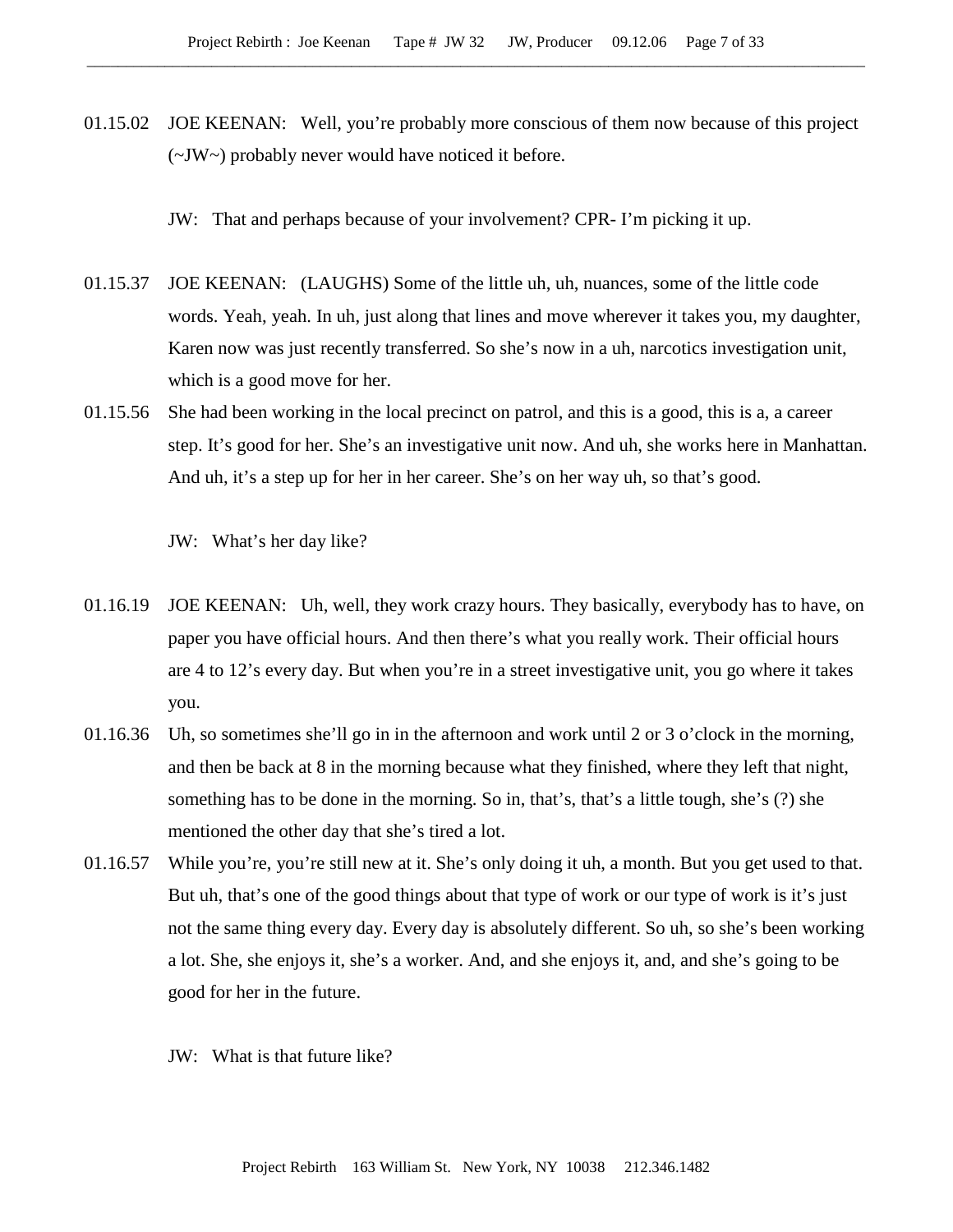- 01.07.28 JOE KEENAN: All right she, (~JW~) she was working in a local precinct, in a, in a uh, what we call radio cars uh, the police cars that ride through the streets, and responding to wherever the radio would send her. Uh, people would call in with problems and the uniform man in the street responds to that. Now, she's in a unit where they'll do investigations. It will lead her to becoming a detective. It uh, it's different type of work. From there you can go into uh, different specializations
- 01.18.00 Uh, you can go into maybe uh, public morals work, with sex crimes work or uh, homicide work. Where if you're a uniformed officer in the street, that's pretty much, that's what you do all the time. So in order to advance to other areas, you have to at one point break out of the mold. And this is her first step, so it's good for her.

JW: It's the hardest step?

01.18.23 JOE KEENAN: It is the hardest step. The first step is the hardest one because you like what you're doing. You're comfortable, you know it. And now you're making a change. And (?) you're going someplace uh, where you don't know anything. You don't know how to do this type of work, you don't know how to do investigations. It's all different. Uh, but she'll, she'll pick it up. Everybody does. They'll, she'll pick it up.

JW: Did she seek that?

- 01.18.46 JOE KEENAN: Yes. Yes. Well, yes, and no. Uh, she was looking for a career move. And uh, being uh, being a, a young-looking female, she had been borrowed a few times by the unit to do special work for them.
- 01.19.05 And at one point, she said that she liked it and uh, she'd like to get involved in something like that. And at the same time, they offered her an interview. They said would you like to come in for an interview? And she went in and interviewed, and she passed the interview. And uh, they, she moved to that unit. We call picking up. They picked her up and she moved into that unit. So she was looking for a change.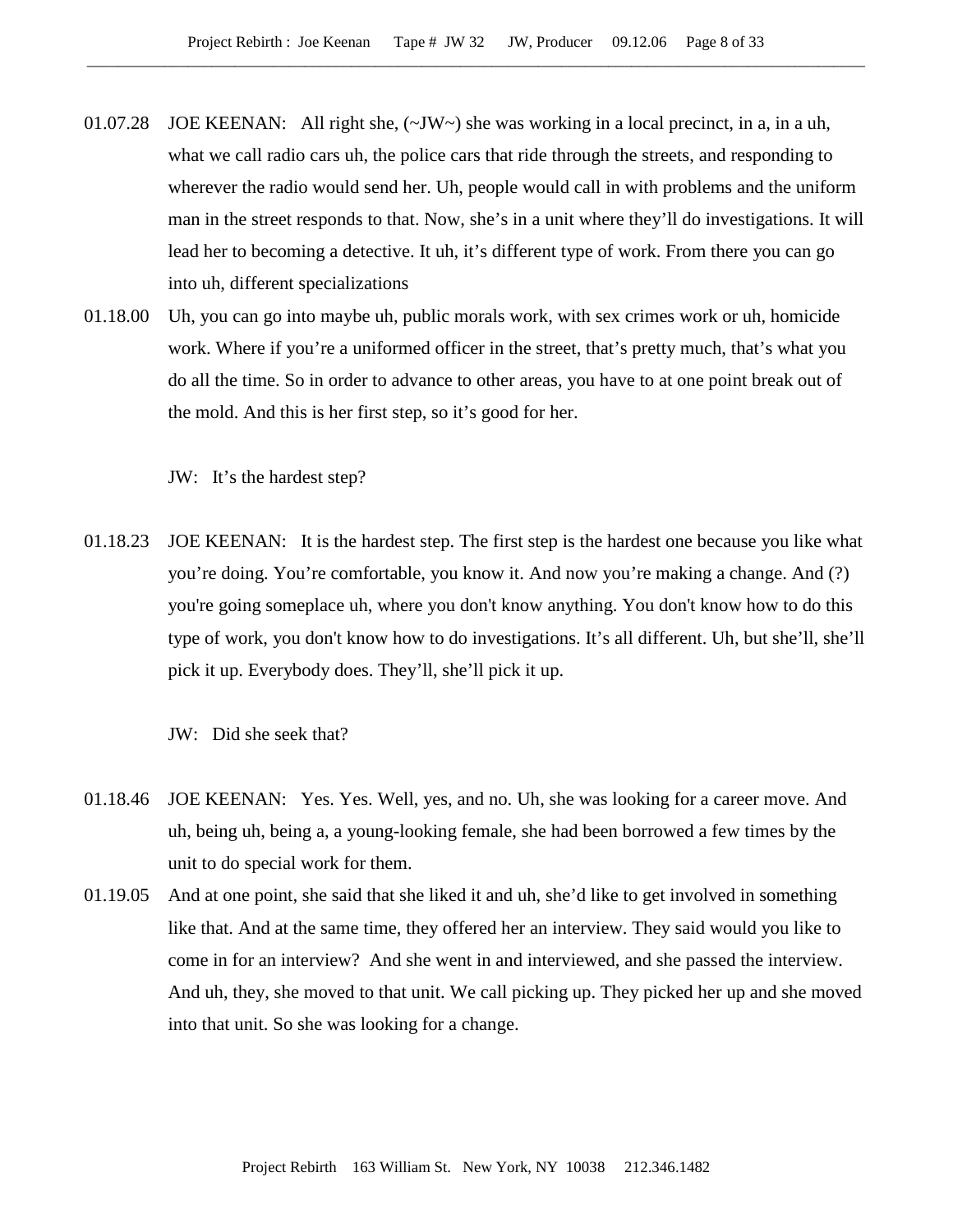01.19.29 She was looking for something that would help her move forward and at the same time, these people were looking for uh, new officers. And it worked out good, it was a good, good connection.

JW: Is she undercover?

- 01.19.44 JOE KEENAN: No, no, she's an investigator. They work soft clothes. Soft clothes is what you're wearing now. Uh, and basically they'll, they work in teams. I, I'm not exactly sure how big her team is. The teams are always different sized, dependent upon where you work.
- 01.19.59 But they'll have maybe one or two undercovers in their team who never come in. Uh, but who they have communication with. Now of course, the undercovers have to have backup and investigators. And that's what she does. So she'll follow them and uh, whatever information the undercover will bring in, whatever leads they bring in, then the investigators follow them and try to work the case.

JW: Like CSI?

01.20.22 JOE KEENAN: Uh, a little bit, but uh, CSI is television police (LAUGHS). There's a little bit of difference ( $\sim$ JW $\sim$ ) television police and real police. ( $\sim$ JW $\sim$ ) We could go all the way back again, we talked about Barney Miller (LAUGHS). That was real (LAUGHS) That's the way an office is uh, but you know, very rarely does the uh, television show capture uh, what the real work is.

# (OFF CAMERA REMARKS)

01.21.31 JOE KEENAN: We got involved in uh, uh, one thing, again leading to another. I don't know if I mentioned to you, we got involved in a movie (?) remember that? ( $\sim$ JW $\sim$ ) the football movie (~JW~). I don't know which company it was, but the uh, a movie with Colin Farrell where he's a police officer. And (?) an aside in the movie is that he plays on the police football team. So there were a few scenes in the, in the upcoming movie which is going to come out later this year uh.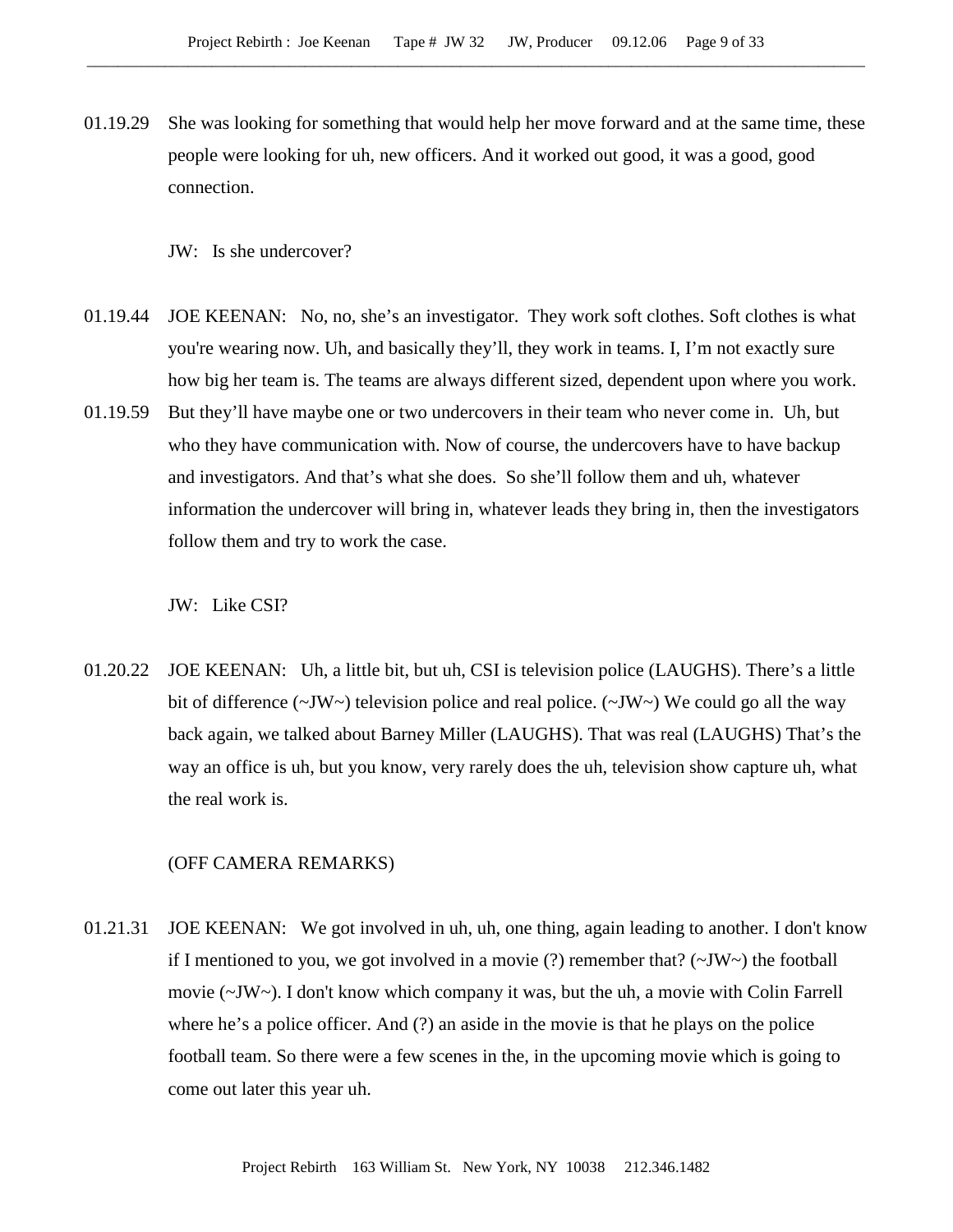- 01.22.04 I sound like a reel now uh, (LAUGHS) I sound like the movie announcer.  $(\sim JW)$ . They wanted to film uh, some football scenes on (?) the field. So they made a deal with our football team uh, who better? Otherwise, they would have had to hire uh, 40 actors. So they made a, a donation to the uh, football team.
- 01.22.30 And the football team went out and, and did the (?) scenes for them. Uh, it was fun. And at the same time, a disaster (LAUGHS) because it was the middle of February, it was very cold. And we were working 2, 3 4 o'clock in the morning because they wanted night scenes. So our team went out and both, when the movie does come out, you'll see uh, uh, probably about 30 seconds of football that took two weeks to film.
- 01.22.59 And you'll see opposing teams on the field, all of that was our football team. And so uh.

JW: Did you ref the game?

- 01.23.07 JOE KEENAN: No, I was (?) a coach (LAUGHS). I was on the sidelines.  $(\sim JW \sim)$ . Oh, yeah, yeah. my son was the quarterback. So he's uh, he'll be in the uh, you'll never be able to see his face, but uh, we don't know what's going to be shown in the movie, but it was interesting. It was an interesting experience for us, because we had never done anything like that.
- 01.23.27 And we're usually used to being in charge, and we definitely weren't in charge (LAUGHS) on, on the movie set. (LAUGHS) Which, (~JW~), led, exactly, which led to some very uncomfortable moments. And it was very cold. And you guys do everything 15 times. Yeah.

## (OFF CAMERA REMARKS)

01.24.22 JOE KEENAN: I guess with any, any movie that involves uh, sports or action uh, everything has to be choreographed to have it exactly the right way. But with sports, that's hard to do, with people running and uh, hitting each other. It doesn't work the same every, every single play, even if you do it five times in a row immediately. You'll have five different, five different looks. So it was a little frustrating that way. It was fun. But it was frustrating at the same time and it got long and it got cold.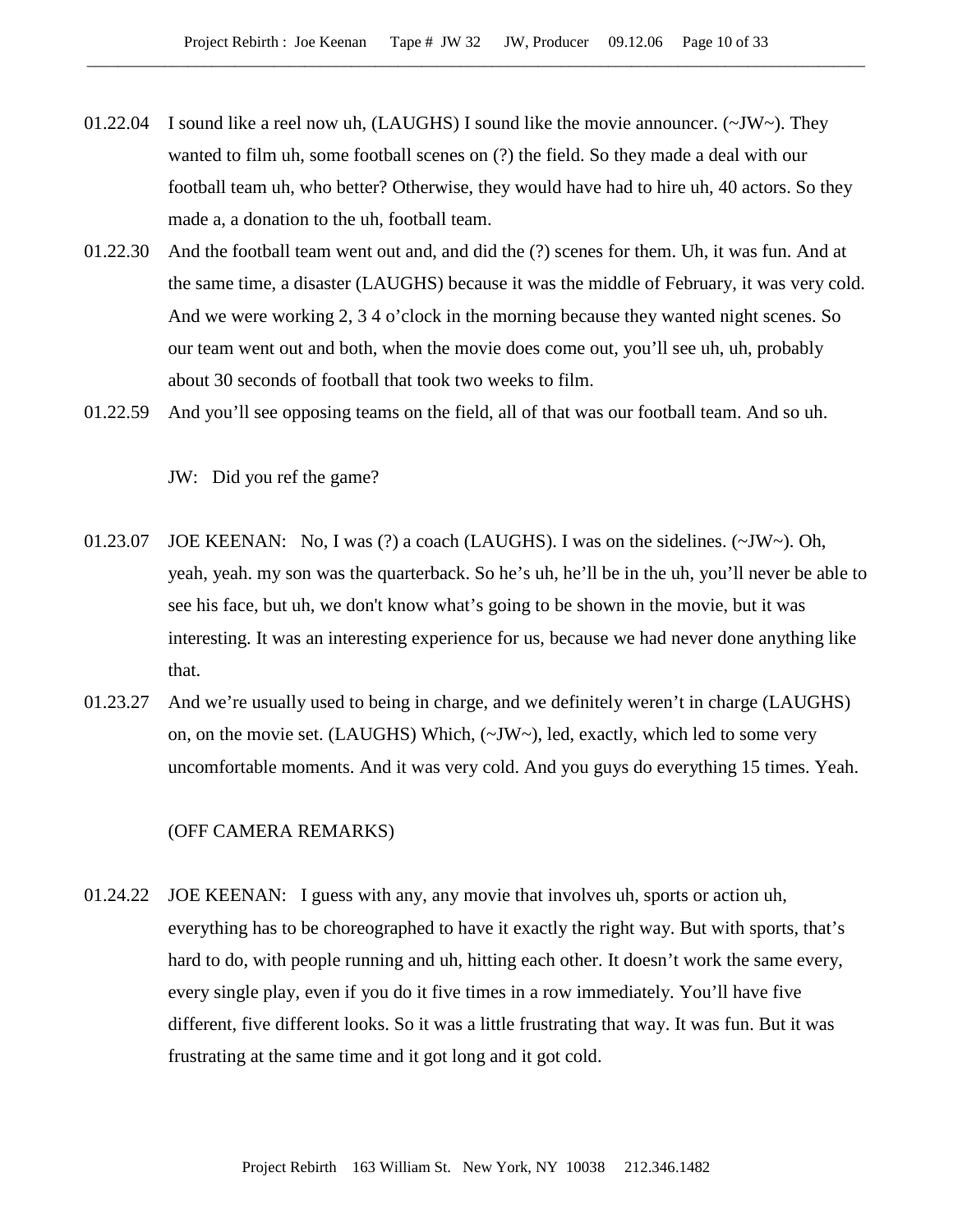#### (OFF CAMERA REMARKS)

JW: How is your son?

- 01.25.08 JOE KEENAN: He's doing fine, thank you. Yeah, he's uh, he uh, he works in Sunset Park. He works in the precinct uh, 7-2 Precinct in Sunset Park, and he's on patrol. He's happy. He's (?) enjoying it. He's still new. He has to learn they say that was one thing with Karen, when she moved. You have to learn the street first before you move.
- 01.25.30 Because if you move too soon, you'll always be in a disadvantage in the future, because there'll just be things you don't know, that you don't know how to do, that you didn't see before. So that's what he's doing now. He's learning all of that. And then uh, he'll see, we'll see what he wants to do when he gets some time in. He's only in a little over two years now, so he has more learning time. (~JW~). Yeah. It was two years in July.

JW: Does he come to you for advice?

- 01.26.10 JOE KEENAN: He, he comes more with questions. Karen comes more for advice. He comes more with questions. I guess it's harder for him to admit he doesn't know something. So uh, advice isn't really what he's looking for. But he, he does have questions and uh, it, it's, it's to (?) be expected and all and uh.
- 01.26.33 I've experienced everything he's seeing now for the first time. So it's, it's good for him to uh, uh, ask the questions. Karen was a little uh, uh, freer with her asking. She would uh, ask me something and then say what would you have done? And I'll tell her what I would have done. And she said, well, we almost did that (LAUGHS). We, we did this and then we uh, we should have, maybe we should have done it this way.
- 01.26.59 But it's all, it's all learning curve. Uh, and you have to uh, uh, I'm a good sounding board, I guess, because whatever they ask me I'm uh, I'm not official. I'm not there on the scene so I can't uh, yell at them or, or say no, you did that wrong, that wasn't right, and something will happen because of that. So it, it was good. If they knew what they were going to encounter before they encountered it, they could ask me and that would even be better, but you never know.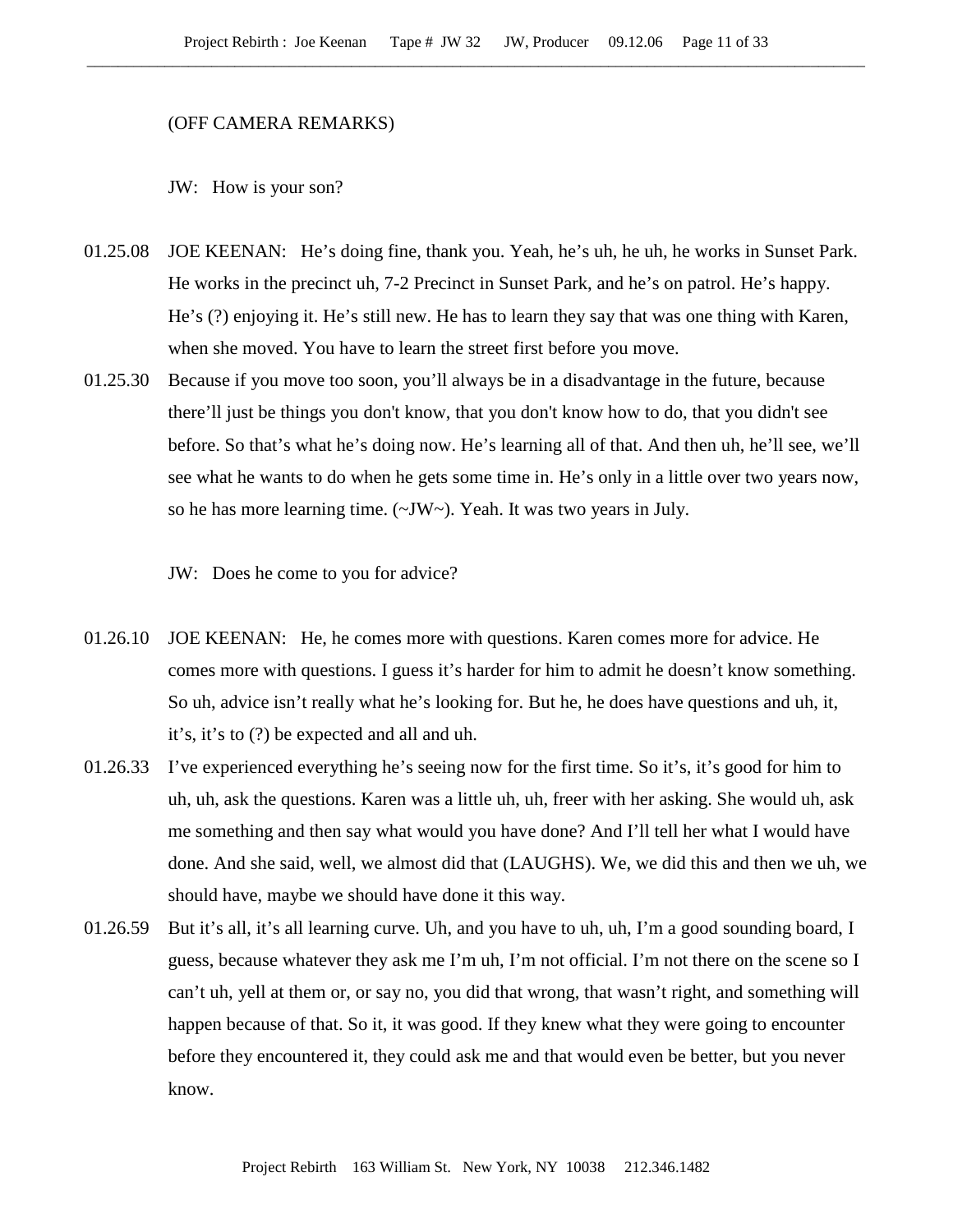## 01.27.28 You never know.

JW: What about the danger?

- 01.27.34 JOE KEENAN: Have to uh, uh, I have to ignore that, I guess. I do ignore it. Like my mom now, my mom is the one who probably took it the worst. She said, you know, my husband this and I had to worry about him. And then you did it, and I had to worry about you, now they're doing it. Now you know, when's it going to end? I said, well, I guess it's not (LAUGHS). I guess it's not.
- 01.27.57 So my, my wife feels the same way. But uh, uh, I don't really look at it that way. Of course, I'm uh, I'm concerned. You know, and, and when you do think about it, you become more concerned and cautious. But that'll drive you crazy, so you can't think about it. Uh, I mean, having done it so many years myself, you know that it is dangerous, but uh, it's not uh, dangerous every moment. So you have to uh, so you accept that and you, if they learn well and they do what they're supposed to do uh, uh, things can happen at any time.
- 01.28.38 And there's, there's no way to stop that. But if you're prepared and uh, and you've learned your lessons, uh, you can, you can offset it. So uh, the real answer tot hat question is I don't think about it. I try to ignore it. I let my wife worry about it (LAUGHS).

JW: Any close calls?

- 01.29.02 JOE KEENAN: Uh, that, you know, that's another thing. Uh, just as I did myself, they don't tell me. So they don't tell me and, and I don't know. Uh, we did get a call uh, I guess about 3 or 4 months ago that Karen had been injured, and that uh, she was in the emergency room in a local hospital. Uh, as it turns out, I was watching the baby at that, on that particular day. My wife and oldest daughter were out shopping.
- 01.29.29 So had to toss the baby in the car and we went to the uh, emergency room. turns out she was Ok. It was just you know, a, a bumps and bruises. But of course, while you're driving there, then you're wondering what's going on what. (?) And my son wasn't working at that moment. But it was uh, they brought her to a hospital in his precinct. So he knew the doctors, he called the doctors and the doctor said don't worry, we'll take care of her.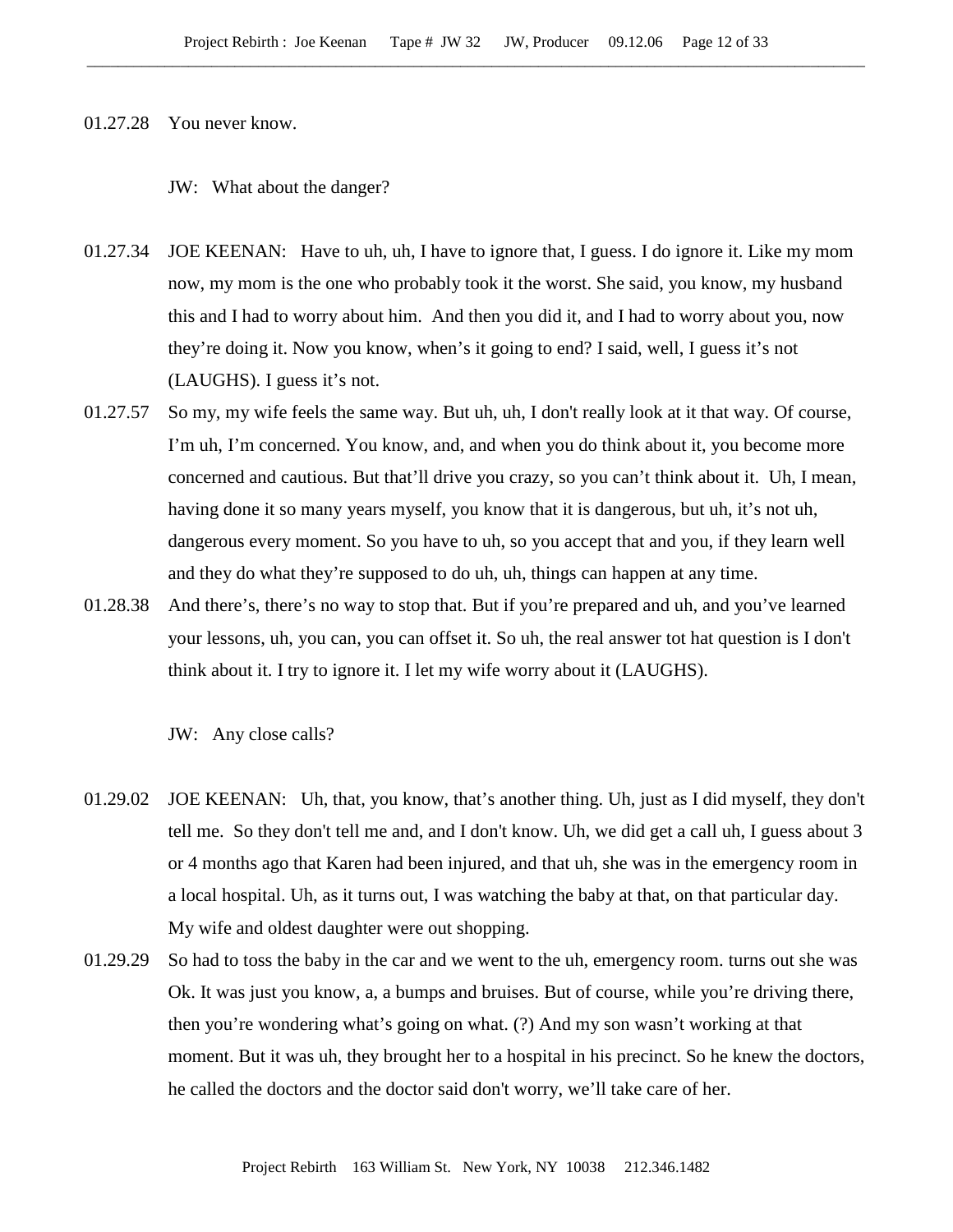- 01.29.59 And everything turned out to be minor. But it was the first uh, the first occasion of having to go to the hospital to see them. Uh, so that was uh, that was uncomfortable. That was uncomfortable. Uh, I got there, I go to the hospital. I get in and of course, I'm used to just walking in, going to the hospital and you just go where you have to go, and I'm holding the baby and the guys says whoa, you can't go in there with a baby. And I didn't realize it. I said, oh, gee (LAUGHS) what do I do now? And just at that same time uh, one of the doctors came out and he saw me said, oh, come on in.
- 01.30.33 You know, and we brought the baby inside. But uh, that was uh, uh, first time I had actually encountered no longer being involved, to no longer being in. I was sort of an outsider sneaking in and uh, it was one of the first times of uh, realizing that wait, I don't belong anymore here. You know, and so uh, how can I sneak in and make believe I'm somebody if I'm holding a baby in my arms (LAUGHS).
- 01.30.59 But it, it worked out OK.

## (OFF CAMERA REMARKS)

JW: How has it been being retired for so many years?

- 01.31.18 JOE KEENAN: Since '03, so over 3 years now. Uh, I've uh, I think I've completely uh, accepted it. You know, I've come to terms with it. It's, it's very difficult. We've talked about it before. It's very difficult when you get out.
- 01.31.32 Uh, because you're going 100 miles an hour and all of a sudden you're going zero. And you're really no longer involved and uh, no longer part of what's going on. So that takes uh, that takes getting used to. And if, it'll drive you crazy if you let it, if you dwell on it, and if you don't have some place else to go. Or something else to do. So that's why we, you know, uh, keep active.
- 01.31.57 And a fellow across the street from me who uh, uh, just retired uh, we came, it was, it was odd. We never worked together, but we came on the job the same day and twice we got promoted on the same day. Just really odd. And we, and yet, over all the years, we never worked together. And he retired. And uh, he comes over and he rings my bell. Says come on, let's go play golf. Let's go do this. And that's good, because now we uh, we both have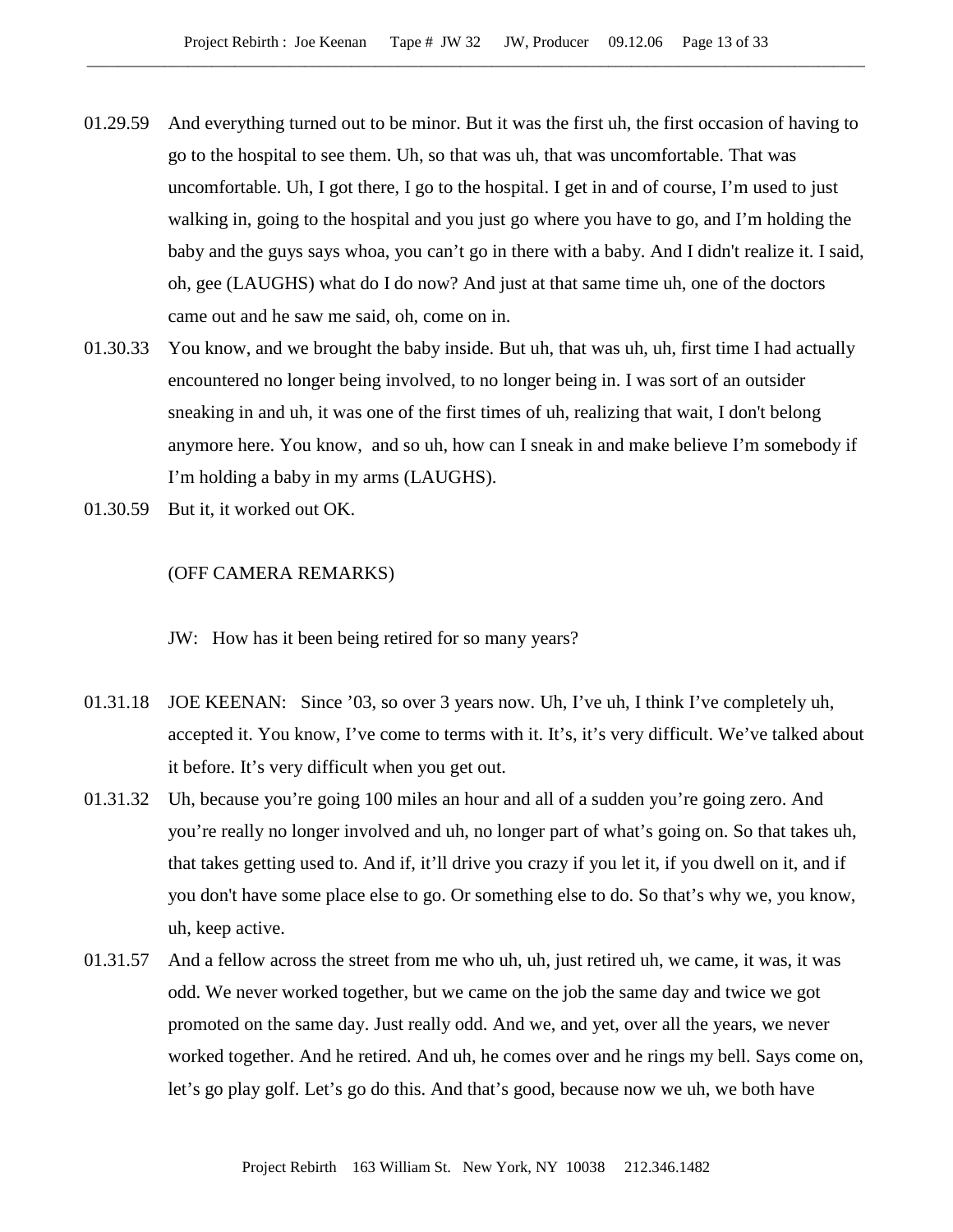somebody and then uh, and between that and the sports and the granddaughter and all that, I,I keep busy.  $(\sim JW \sim)$ .

01.32.35 I miss it, but I'm not going back (LAUGHS). (~JW~). When you miss it, you only, you only remember missing the good part. You only miss the fun. You know, you don't, I don't miss the bad stuff. Now let somebody else take care of that now. I did mine.

JW: How is your older daughter?

- 01.33.03 JOE KEENAN: My oldest girl, Janine. (~JW~). Uh, she's doing fine. But she's, she's stopped working now because of the baby. She finished up uh, I don't know if we spoke about this, but uh, after she had the baby uh, she still had uh, a time commitment to work. And she worked probably about well, I don't know exactly how their maternity leave works, but she had so much time off after the baby was born.
- 01.33.34 And then it reached a point where she had to go back. And she went back for about 4 months. And uh, she would bring the baby over the house every morning. And then uh, (CLEARS THROAT) and then, you know, after work, come back, pick the baby up, have dinner, and, and uh, go, go home. When, one little chuckle about that is one night uh, uh, Joseph's fiancé, who's also a CPA, who works uh, does the same work that Janine did, was over one night for dinner.
- 01.34.03 And Janine and Andy were there, and, and Joseph and Deidra were there. And we're having dinner and Deidra looks around, she says, you know, this is nice, every night. Having dinner. (?) after we get married, can we come over every night and have dinner? And (LAUGHS) my wife said, you can if you give us one of those. (LAUGHS) And she pointed to the baby. But uh, so it uh, it, that, they, she went back to work for 4 months, and uh, we watched the baby and it was good.
- 01.34.32 It was very good because we got the baby when she was small. So she really got used to us. And that was nice.
	- JW: You had a tough year?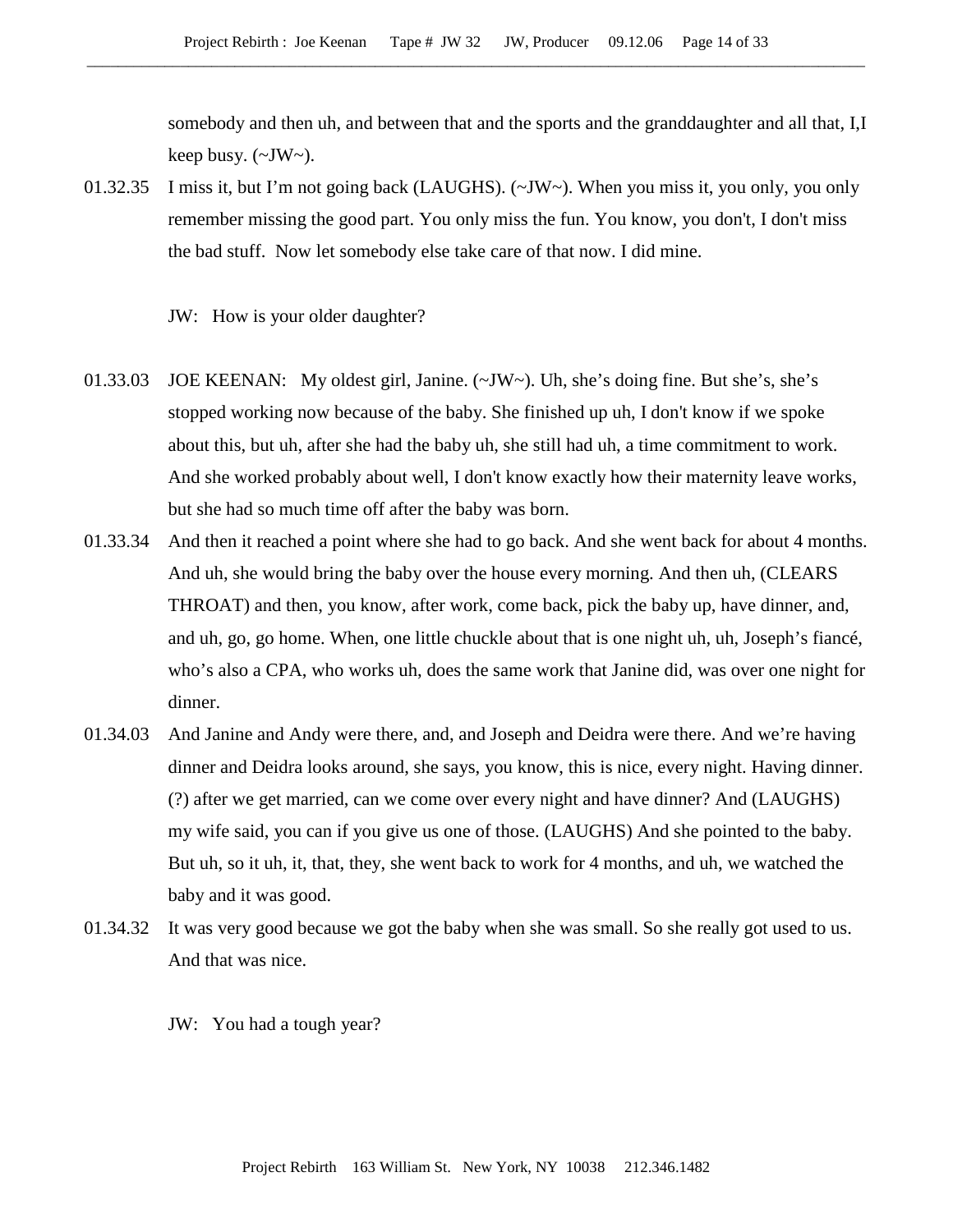- 01.34.45 JOE KEENAN: We had a tough year, yeah. we had a, we had a tough year a few ways. Uh, he, my father-in-law, around between Thanksgiving and Christmas wasn't feeling well. And, and started to not feel well uh, more and more gravely.
- 01.35.04 And then right around, I don't remember exactly when, but right around Christmas or right after Christmas uh, he was diagnosed with cancer. And uh, he had that uh, asbestos cancer in the lungs. And from, from when he was in the service, from World War II. He was a, he was in the uh, engine rooms on destroyers in the Navy. And he had had uh, I guess he had ingested some asbestos.
- 01.35.31 We questioned the doctors about it, why did it take so long? And they said, well he didn't do it for a career. He only did it for, you know, two or three years. So what he had ingested was a small amount that took longer to fester, longer to grow. But once it's in your lungs, it's always there. So around January, he really got sick. And it just uh, he got sicker and sicker, and uh, he was too weak to receive chemo.
- 01.36.00 And we were in and out of the hospitals a number of times, and then he was hospice at home. And uh, and then he died in uh, he died in May. But at the same time while that was going on, uh, my wife got sick. And uh, we were in and out of the hospital a couple of times there. Uh, she's Ok now. It was something that they, they didn't know what it was. She was having allergic reactions. And they never really thought allergic reactions were a big deal, until you can see them to full-blown.
- 01.36.30 She actually uh, uh, we called the ambulance one day to come and she actually uh, collapsed and was, was uh, semiconscious before they got there. And I didn't realized that an allergic reactions could get that bad. But it turns out that uh, many years ago, she had a, a thyroid problem. And this was a uh, an extension of that, where she had the thyroid uh, made dormant.
- 01.37.00 She had that uh, I'm not exactly sure how they uh, how they explained it, but she took, had to take a uh, radio active pill and, and you go in the hospital and you take the pill. And then they pretty much kill your function in the, in the thyroid, they kill that function. And uh, she's been fine that way. But uh, some enzymes had built up in her thyroid and made her allergic to different things. But now they've uh, they've narrowed it down.
- 01.37.29 It took a few months for them to find what it was. And when they found it, now they adjusted her medicine. And uh, she's uh, I don't think she's had an attack since uh, since May,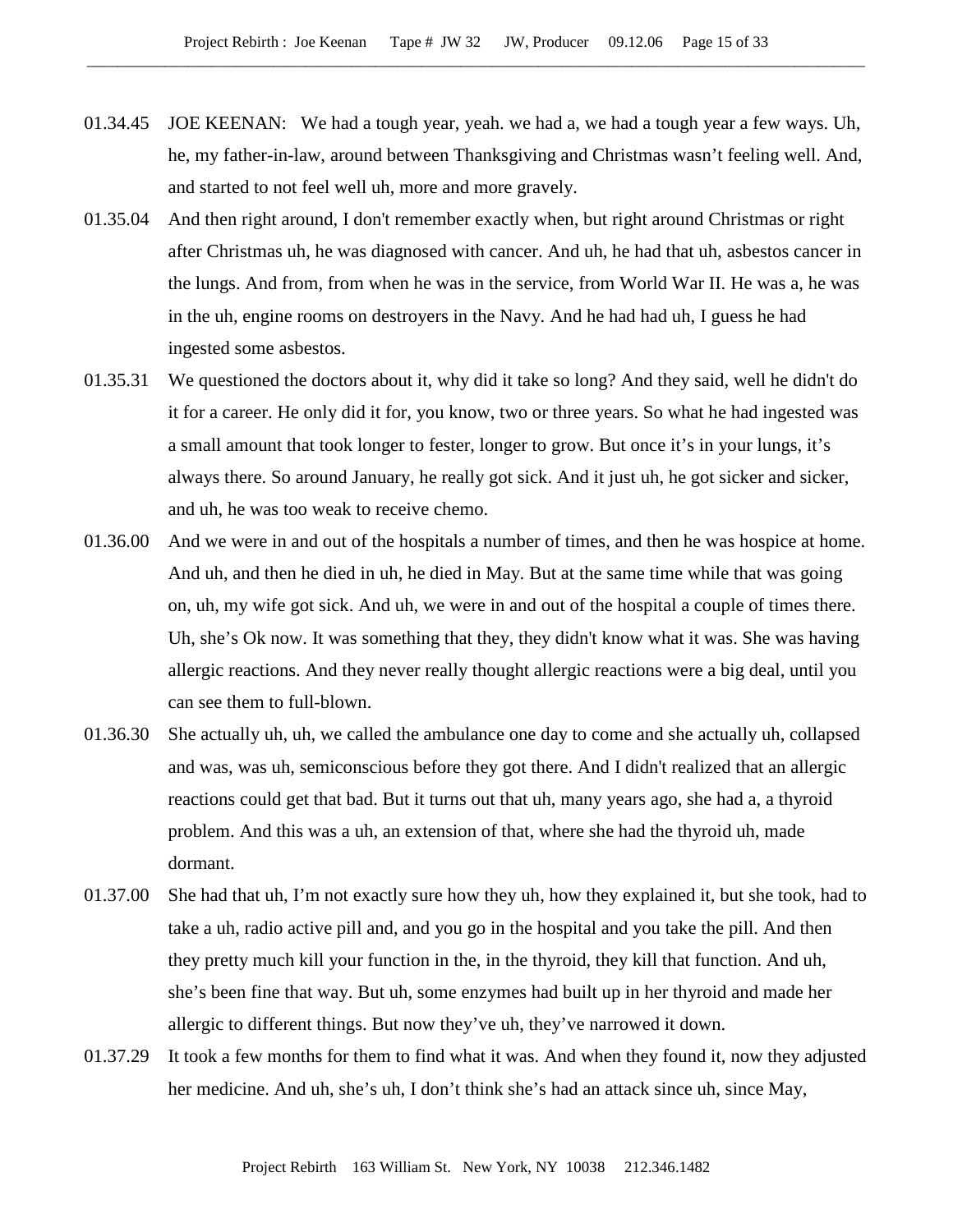probably, May or June. So that's been good. But that was you know, going on back and forth and you know, it's uh, you don't realize uh, how much illness uh, how involved it is, until you try to take care of somebody. And uh, uh, it's a, it's an all day, it was an all day thing with my father-in-law.

- 01.37.59 And uh, he really got ill. It was tough. He couldn't uh, he was in pain and he couldn't walk, and it wasn't good. Wasn't good.
	- JW: They can isolate things like the asbestos?
- 01.38.12 JOE KEENAN: Well, actually what it was was they said he had asbestos and then they wanted to know how would he have come about that. And he, he was a sanitation man his whole life. He never really had exposure to it. The only time he had exposure to it was when he was in the Navy. When he worked in the engine rooms.
- 01.38.30 Uh, because all those boilers then were coated with the stuff. Uh, so that had to be, that had to be when he uh, when it started. When it got into his lungs. (CLEARS THROAT)
	- JW: What about the sinus procedures you've had?
- 01.38.53 JOE KEENAN: Yeah, I had uh, I'm a, after 9-11, I uh, didn't seem to have any affect from, from the breathing uh, with the breathing problems. But uh, as you, as you know, as you read in the paper recently, they talk about the uh, uh, people are developing coughs and uh, and, and dryness in their throat. And I seem to be developing that in (?) the past few months and I had to go back to the doctor. I have that uh, mystery cough that they talking about and uh, your, your mouth is always dry, your throat is always dry.
- 01.39.29 Uh, your sinuses are infected. And these, these things I didn't have before. I have uh, they said I have uh, acute sinusitis now. I have uh, uh, had an infection in my esophagus, which led to uh, acid reflux, so I'm on medicine for that. And for my sinuses. And uh, they've diagnosed me with uh, sleep apnea. So all of that has developed in the past year, and it's something I never had before.
- 01.40.01 And it all, the doctor feels that it all goes back to the dust from uh, 9-11 when we were, when I was working in Freshkills. Yeah, and uh, so I'm on a few medicines for that. And they'll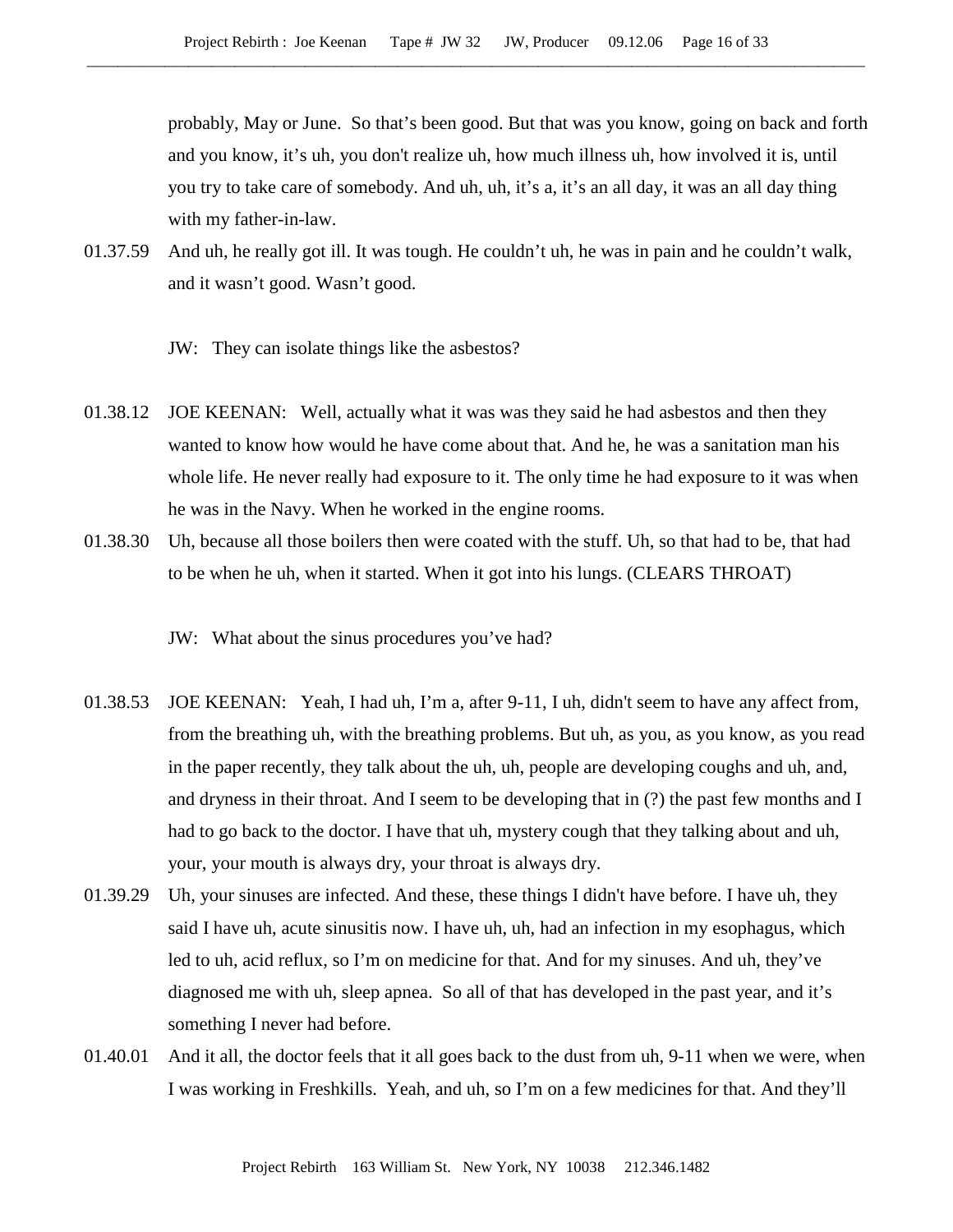uh, we're moving along, we'll see what it is. But nobody really, nobody really seems to know what it is. But uh, I have it uh, less than a lot of other people. But I didn't think I was, I didn't think it was going to involve me because I went a couple of years without it.

01.40.29 But then it did start to develop.

JW: How are you feeling with the unknowing?

- 01.40.41 JOE KEENAN: Uh, I think so. Uh, you don't uh, try not to worry about things you have no control over. I have no control over it. I don't seem to be uh, I have discomfort, and there is something there, but I don't know if I'm ill. I don't really think I'm ill. Uh, so you have to trust the doctors to, to keep on it.
- 01.41.03 Uh, the doctors from Mount Sinai seem to have it uh, under control. They have some uh, they keep giving me options and we try one thing and we try another thing. And I went uh, about 3 weeks ago to the doctor and he put me on a new regimen of medicine. And the things that he wants me to do at home. And he says, well, if this doesn't work, then we'll try another option. We'll see. And I asked him, what's, what's the other option? He says, well, we might do a little surgery, he said, see if we can open up your passages and uh, that might work.
- 01.41.33 We'll see. What's (?) bad about it is that it, even though it's never really at any particular time severe, it does affect your whole day, because it disrupts your sleep, which uh, you never really get, I never really get a full night's sleep. Uh, you sleep in maybe 3, 4 hours to start, and then you wake up and you're up and hour and down and hour, and up and hour and down an hour. And then you finally give up and get up. So you're really a little uh, uh, tired during the day. So I use the baby as an excuse to get a nap. Take the baby upstairs. I'm gonna put the baby to sleep (LAUGHS).
- 01.42.11 So the two of us will go take a nap. And it, in, in that way it disrupts everything. But uh, we'll have to see. I, I don't know. I don't have an answer. I'm not, I'm not not giving you an answer. It's just that I don't know. I don't know. They found a little growth. They took a little growth out inside, and doctor said it was fine.
- 01.42.32 Uh, and I have sometimes I have trouble uh, I get hoarse. I have trouble speaking. But uh, and it's not, it doesn't, it doesn't relate to yelling or not yelling. You know how you go to a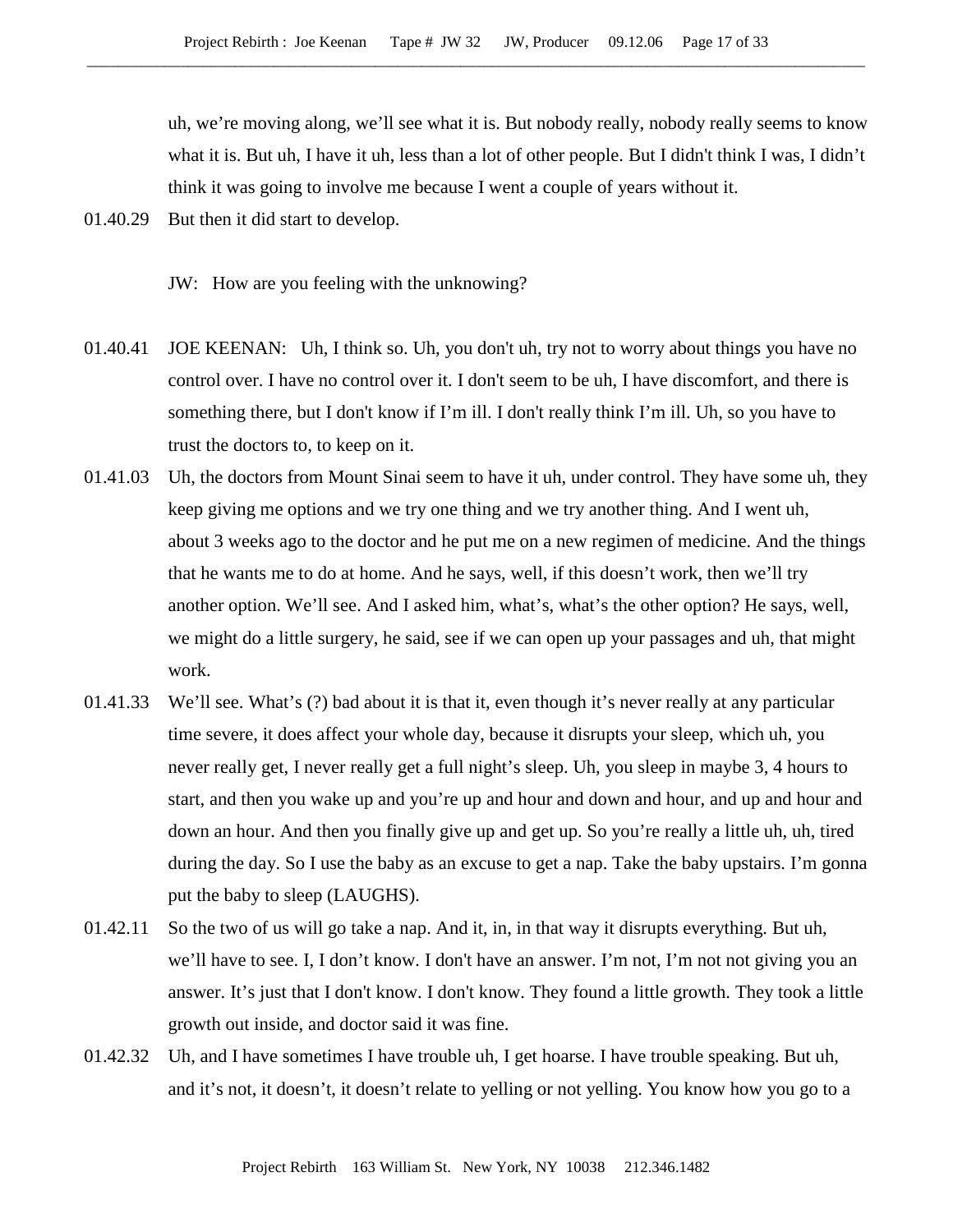ball game and you yell all day, and you come home the next day you're hoarse? Well, I'll, I'll get that sometimes without having yelled all day. Now that they kids are out, I don't yell all day anymore (LAUGHS). Yeah, so but uh, that has developed probably in the last, well, since I saw you last.

01.43.00 Since, since November. Yeah.

JW: There is so much generational-ly in your family; the parallel to service and ingesting something dangerous is interesting?

- 01.43.44 JOE KEENAN: Well, we yeah, you know, it uh, well, he uh, what, whatever happened to him happened uh, when he was in his late teens, early 20s. And it, and it took 50 years to affect him. So I'll go for 50 years, that's ok (LAUGHS).
- 01.44.02 And if this wants to affect me 40 to 50 years from now, that's ok (LAUGHS).

JW: What about, is it Karen's boyfriend?

- 01.44.18 JOE KEENAN: Karen's, my future son-in-law. Karen's fiancé, right (~JW~). He was, well, he's home now. He's uh, but he's been home now for awhile. About a year. He did uh, two tours overseas.
- 01.44.31 Uh, first time he was involved with the uh, uh, Afghanistan, and then the second time he went, he was actually in Iraq. He was up in uh, I forget exactly the name. Uh, Tikrit, was that the name of the town up north? He was right in the thick of that. He was right in the, in the middle of all of that when it was going on. So he saw a lot of uh, what happened in Iraq. He saw a lot of action there, and a lot of uh, bad times. But uh, you know, not good. But he's, he's home now and he doesn't seem to have any affects from it.
- 01.45.07 He was fortunate, he wasn't injured while he was there. And uh, he's back home now and he's doing fine. He's uh, you know, working in the transit unit. He works uh, uh, what I guess I could explain best as a city-wide crime unit, where he'll work uh, wherever he works for the uh, well, he's of course in the New York City police department, but he's assigned to the transit unit.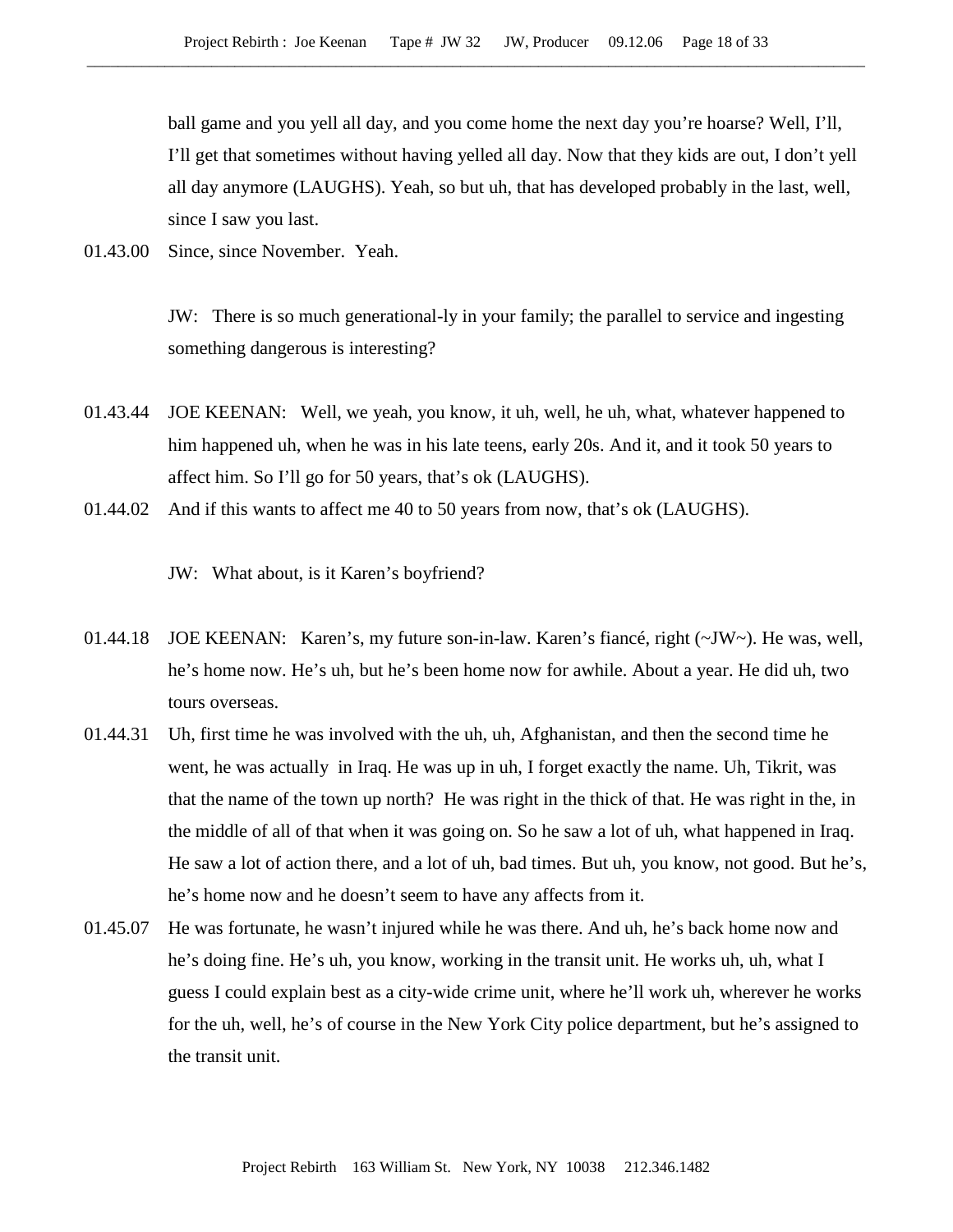- 01.45.31 And uh, wherever they feel that they might be having particular problems on different trains or different areas they assign groups to uh, uh, to saturate that area, and that's what he does. So he works out of uniform. He works in soft clothes, and he has a uh, a, they're, they're like the troubleshooters, I guess. Wherever there's a specific problem, they send in extra people and that's what he does. So he has a nice job.
- 01.46.00 It's working fine. And they'll be getting married uh, a year from November, and Joseph will be married a year from now, a year from September. So it's gonna be interesting next year (LAUGHS). My wife is all upset. She says what are we gonna do, we have two weddings in six weeks, and don't worry, we don't have to do anything. All we have to do is show up (LAUGHS). Whatever we do or don't do, the two weddings are still going to happen. And uh.
	- JW: You have to pay for one of them, don't you?
- 01.46.27 JOE KEENAN: Well, yeah, I know but that's all done already. That's all, it's all set aside (LAUGHS). It's all set aside.  $(\sim JW \sim)$

# (OFF CAMERA REMARKS)

- 01.46.42 END OF TAPE #JK32
- 02.01.01 PICTURE UP
- 02.01.01 JOE KEENAN: (MID-STATEMENT) what we're going to do and uh, just recently, Deidra's older brother came home and he told them that uh, he was getting engaged and getting married in the next October, so they now have two weddings closer (LAUGHS). They got like 3 weeks. We got six weeks, they got three weeks. (LAUGHS) So it's no longer a joke as far as they're concerned (LAUGHS).
	- JW: Any other things that come to mind about the year, the anniversary?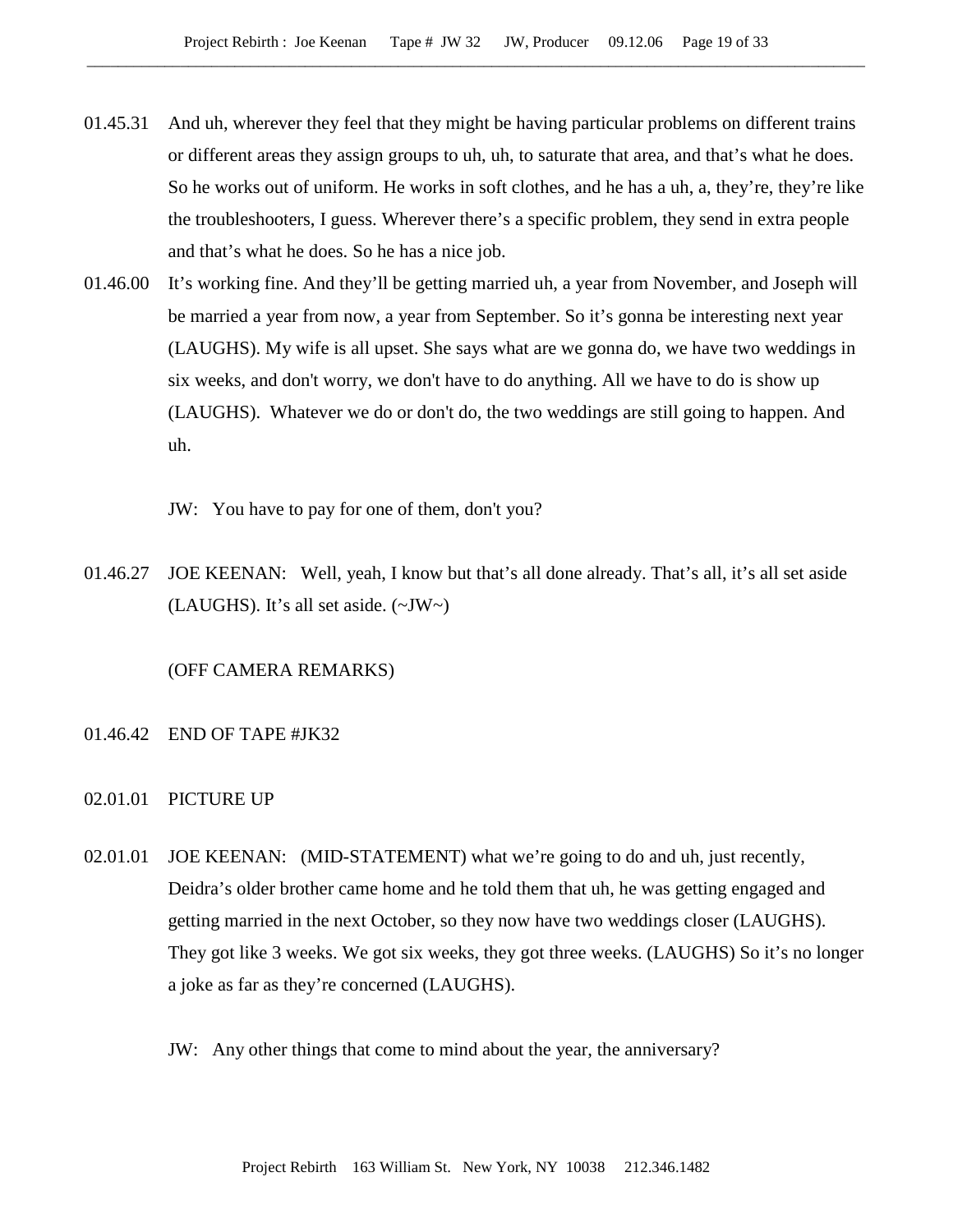- 02.02.09 JOE KEENAN: That was uh, it was interesting. I told you that I pretty much uh, trying not to uh, uh, try not to get involved with anything. Uh, when they had uh, was it the, I guess the first anniversary on '02, I was directly involved and uh, when they had the ceremony at the World Trade Center site, I was right there, I was down in the, down (?) the hole with the whole ceremony.
- 02.02.38 And after that I really tried not to uh, uh, get too directly involved with it. It's uh, I, I know what I saw, I know what I did. I know where I was. I don't have to keep bringing it up over and over again each year. I'm uh, I'm at uh, it's not comfortable. It's not comfortable, it's not something I want to just keep thinking about and (?) going over every year. We were just talking about speaking about it with uh, my brother-in-law the other day, the one who's the fireman who uh, uh, who retired also. And he, he made a comment that uh, he didn't like uh, the ceremonies because uh, the ceremonies are starting to transfer from the ceremony to a celebration.
- 02.03.32 And it's not what, what should be. Uh, and (?) I agree with that. And as we were talking about it, said, you know, it's probably, they're probably not the right words to use, but uh, people are starting to treat it as a holiday. And it really isn't. It should be more of a holy day. And I know those are really aren't the right words, because you don't want to bring religion into it, or, or your own personal beliefs.
- 02.03.56 But I think it should be more solemn, and, and, and what's happening is uh, people are starting to go to ceremonies, and then after the ceremonies, they're meeting friends, and they're going out. And I don't want to get involved with that. I just, that's not the way I look at it, that's not the way I feel. And uh, I'm not going to do it. What I have done the last three years, and it's just uh, uh, a connection of I guess my old life with my new life. Uh, what I'm doing now as compared to what I, I did. Uh, there's a local school in Brooklyn, Poly Prep, which is a, a local private school uh, in Brooklyn.
- 02.04.33 And they always have football games on that day. And uh, I've been, and they have a ceremony, they have a nice little ceremony before the game in, in uh, remembrance because uh, of the people they lost in connection with their school. And I've been there for the past three years. And that's, that's been nice. I officiate that game. And I'm there for the ceremony before. And uh, gives me my connection for that day at that particular time, and then I can move on and officiate the game and uh, and you know, do what I do now.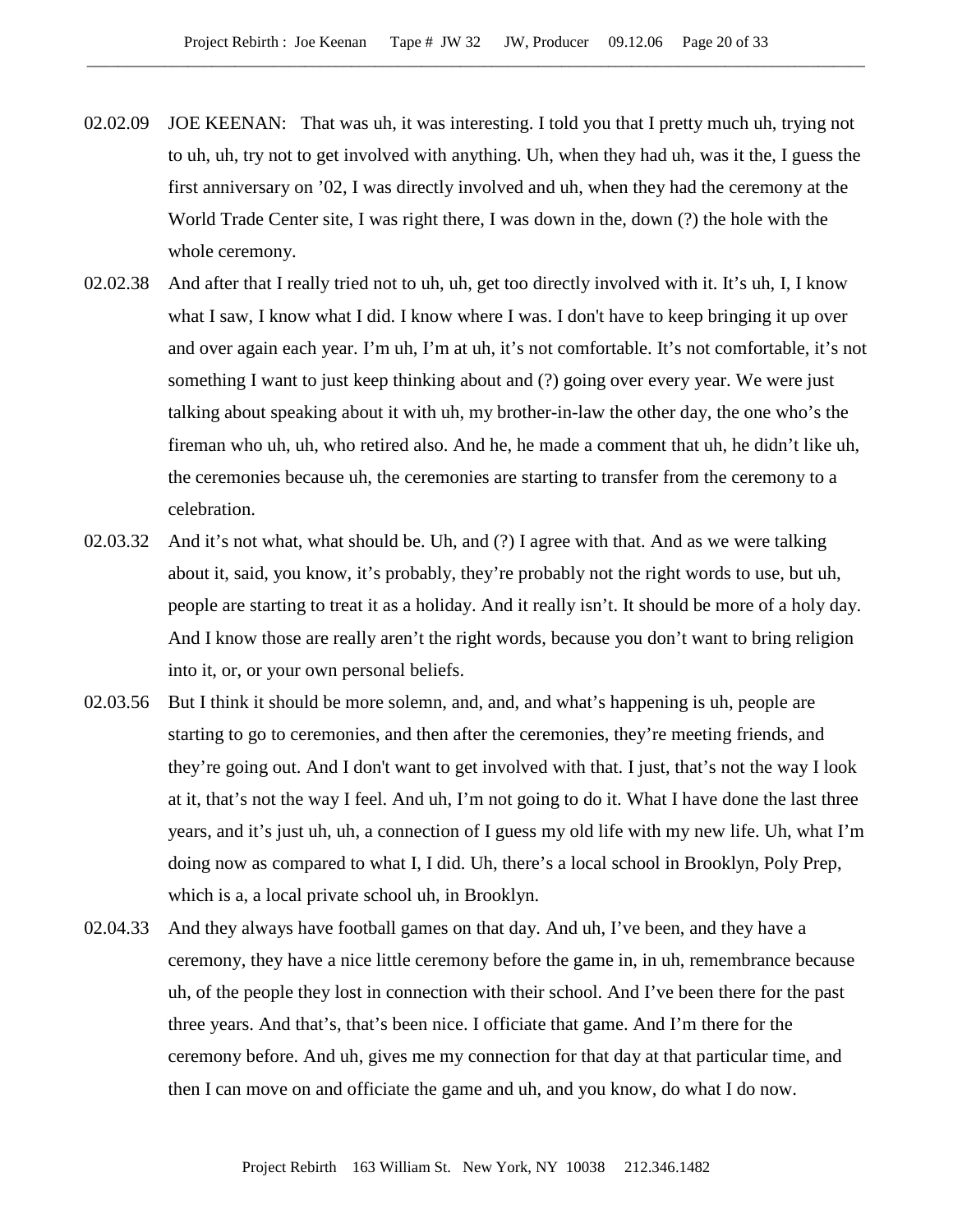- 02.05.09 So I like that, that's good. It, it connects me, yet at the same time it uh, doesn't go overboard. I, I uh, Jane came down on 9-11 morning, and I was sitting in the living room and I was uh, and I was watching the reading of the names. And she said to me, pretty much like putting your hands on your hips. She said, you said last night you weren't gonna watch this.
- 02.05.30 And I said, you're absolutely right, I didn't (LAUGHS). But it somehow was a little addictive. Once, once you start to watch it, it's hard uh, it's hard to uh, hard to turn away from it, hard to ignore it. But uh, I don't really know how I feel about what goes on, well, what's going to go on every year with this. Uh, as I said before, I have my own uh, memories, my (?) own remembrance of it and uh, I, I just don't want to see them ruin it. I don't want to see them uh.
- 02.06.09 I don't want it to become, it, it hasn't, but I don't want them to become commercialized. Or, if they continue the way they are now, inside 10 years, 12 years, 15 years, they'll be having parades and people'll be wearing funny hats and, and it's not what it's supposed to be.
- 02.06.28 That's now how we're supposed to remember it. Because in a few years now, there'll be people who are old enough to know what's going on who didn't know what happened. Who didn't know what went on on uh, in 2001 when it happened. And uh, it has to be kept, I think it should be kept solemn. It should be respected more than celebrated. And uh, that's my little soap box (LAUGHS). But that's the way I feel about it. Yeah, I don't want to, I don't want to go down there on a, on the, the anniversary of 9-11 and be at the site and see it, I, I don't want to do that.
- 02.07.06 Uh, maybe it's a little uh, cowardly to avoid it, but that's the way I want to handle it. I want to avoid it. I, I, I don't want to keep rehashing it. I want to remember it the way I want to remember it, which everybody's memory of it is different, and everybody's memory changes with time. And uh, it's like when you hit that long home run, it gets longer and longer each time you hit it (LAUGHS).
- 02.07.30 But uh, that's, that's the way I want to remember it. Uh, I don't want to, I don't want to force it. I want to remember when I remember, as opposed to when you're telling me to. And uh, you know, it (?) you know, fortunately I (?) was fortunate. I wasn't uh, you know, on scene when it actually happened. I was there afterwards. Uh, so I don't want to uh, uh, I don't want it to get worse. I don't want it to uh, have, have memories of what really didn't happen.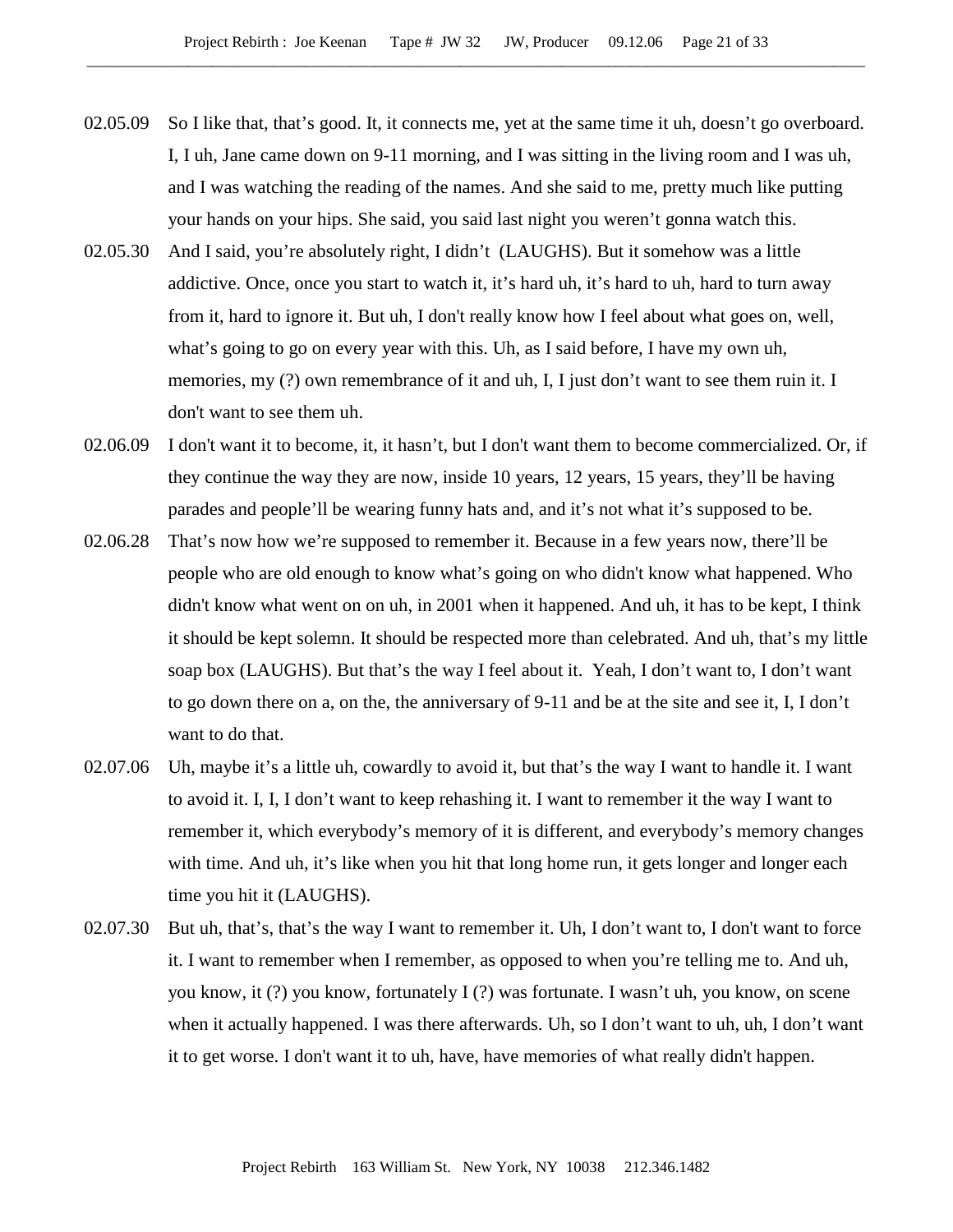- 02.08.04 I just want to remember what I know and what I did, and where I was. And uh, you can't help but think about it. Certain things will trigger you. You'll see something, you'll think about it. Uh, uh, you dream about it. And uh, people who were directly involved who tell you they don't aren't telling you the truth, because you do. And uh, that's the way I want it to uh, I don't want it to fade away. I just want it to be that little part of my brain where it is right now and just keep it in that spot.
- 02.08.36 I don't know if that's right or not, but that's what's working for me right now. I think it should be more like uh, uh, like uh, a remembrance of Pearl Harbor, as opposed to a remembrance of 4<sup>th</sup> of July. It's not, it's not something we should be celebrating. That's not something we should be happy about. It's just, it's something that should remind us of uh, a very serious thing, because it was very serious.
- 02.09.06 And that's the way we should remember. What happens unfortunately is the poor people who were involved in Washington and Pennsylvania, they sort of get pushed off to the side. Nobody really talks about them. But they were involved also. And uh, I'm sure their families have, uh, I'm sure the families of the people who were on the plane that went down in Pennsylvania aren't really thinking about the World Trade Center on that day.
- 02.09.29 They're thinking about their own people, and that's the way it should be.

JW: Is there anything more you'd like to say?

JOE KEENAN: Not on that, 'cos I'm starting to ramble on it (LAUGHS).

JW: You're very eloquent. What about the spiritual aspect of it?

JOE KEENAN: Yeah, as I said, I don't know if that's the right way to say it.  $(\sim JW \sim)$ .

JW: (?)

02.10.09 JOE KEENAN: But I just don't know how else to explain it. What I'm trying to say is it's something we should remember seriously, as opposed to celebrating. That's what I'm trying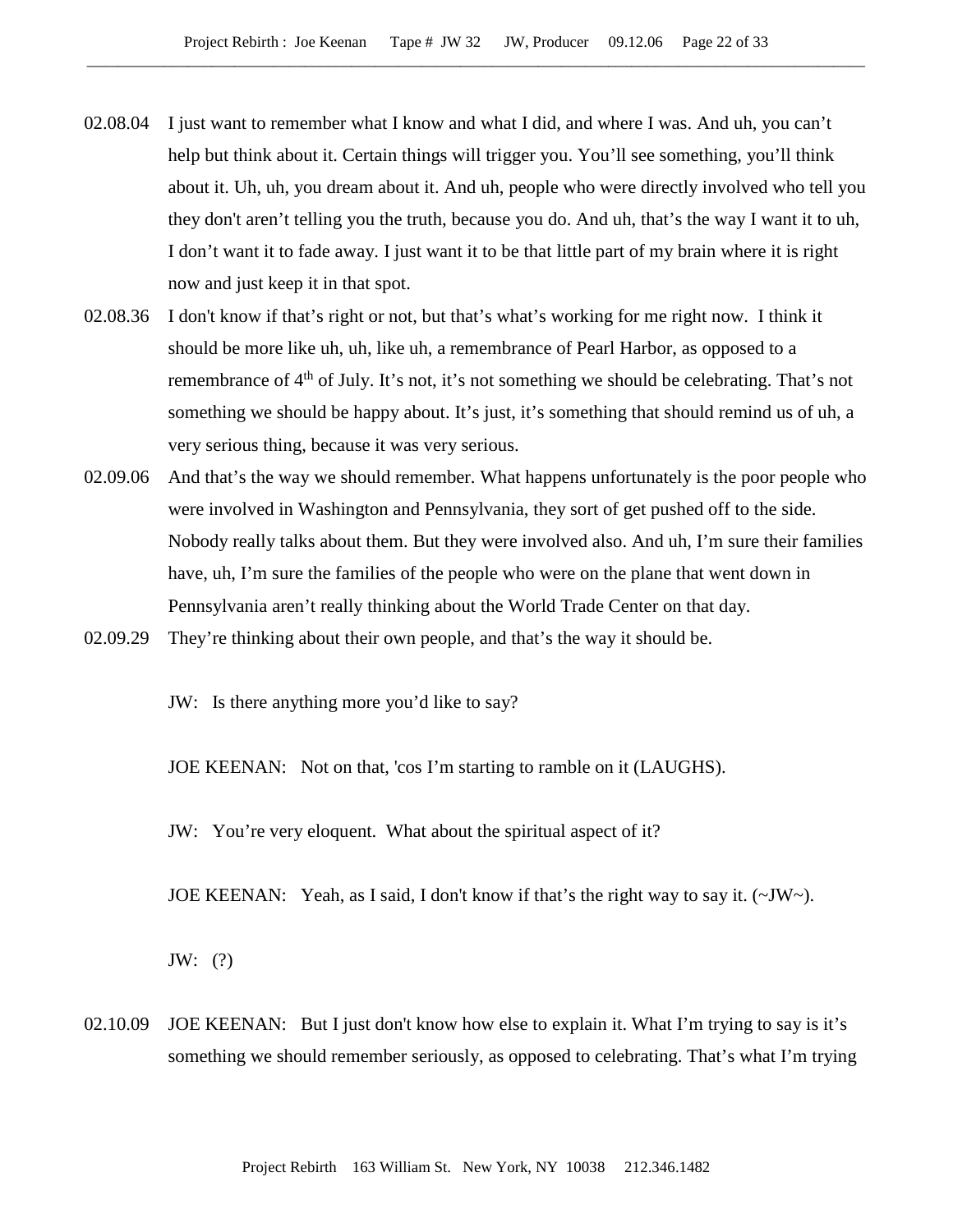to say. It's not something that uh, it's not an event that should uh, precipitate uh, happy celebrations in the future.

- 02.10.29 It's an event where uh, (?) everybody uh, has their own uh, their own part of spirituality. Everybody has, has their own way of doing it. And if it uh, I mean, Catholic uh, uh, I associate it with well, maybe, maybe it should be a nice mass for the day. And I'm not, I'm not trying to be pompous about that, or pious, but uh, that's when I, that's what I mean. I would rather see it that way, as opposed to bands marching in the street. It, it's not something that we should have bands marching in the street about.
- 02.11.02 It's something where you should have reflection. That's probably better. If everybody could just uh, you know, that old moment of silence uh, before the ballgame? Well, that's, that's I think that's a better way to do it than to have (?) uh, I know there'll always be something structured. I understand that. Uh, because that's just the way things are. But uh, you can uh, I (?) think that you have to let those poor families alone, leave them alone. Let them go on with their lives.
- 02.1130 If they want to fade away and not be there, fine. Leave them alone. And uh, remember what happened, reflect on it, and uh, try to do what you can not to have it happen again. And as just a little individual, that's hard to do, 'cos we don't really have too much control there. But uh, that's the way I feel. I, I would just be very unhappy to see it get to, get to a situation where it's more of a celebration than a remembrance.
- 02.12.02 Uh, and it hasn't happened yet. But it can, you can see. It's (?) going to start changing uh, as the years go on. After that uh, after that area is built on, and that uh, uh, uh, depression or hole is not there anymore, then what are the people gonna do? Where, where are they gonna go on 9-11 then to celebrate or I mean, to uh, remember? So you have to be uh, you have to, they'll move on to some place else, and they'll uh, how are they gonna get there? Well, they'll have a little parade from the World Trade Center to wherever it's going to be.
- 02.12.34 Uh, Battery Park or else from Battery Park to there. And, and I don't think it should be that way. I don't think we should forget. And I don't think anybody who's ever involved, I understand now. I think I mentioned it to you before. But I understand now uh, something that my brothers and sisters and I had always teased my mother about, about her reaction to Pearl Harbor and that, that morning when she and my father were sitting in the living room and the Sunday morning and they were listening to the radio and it all happened.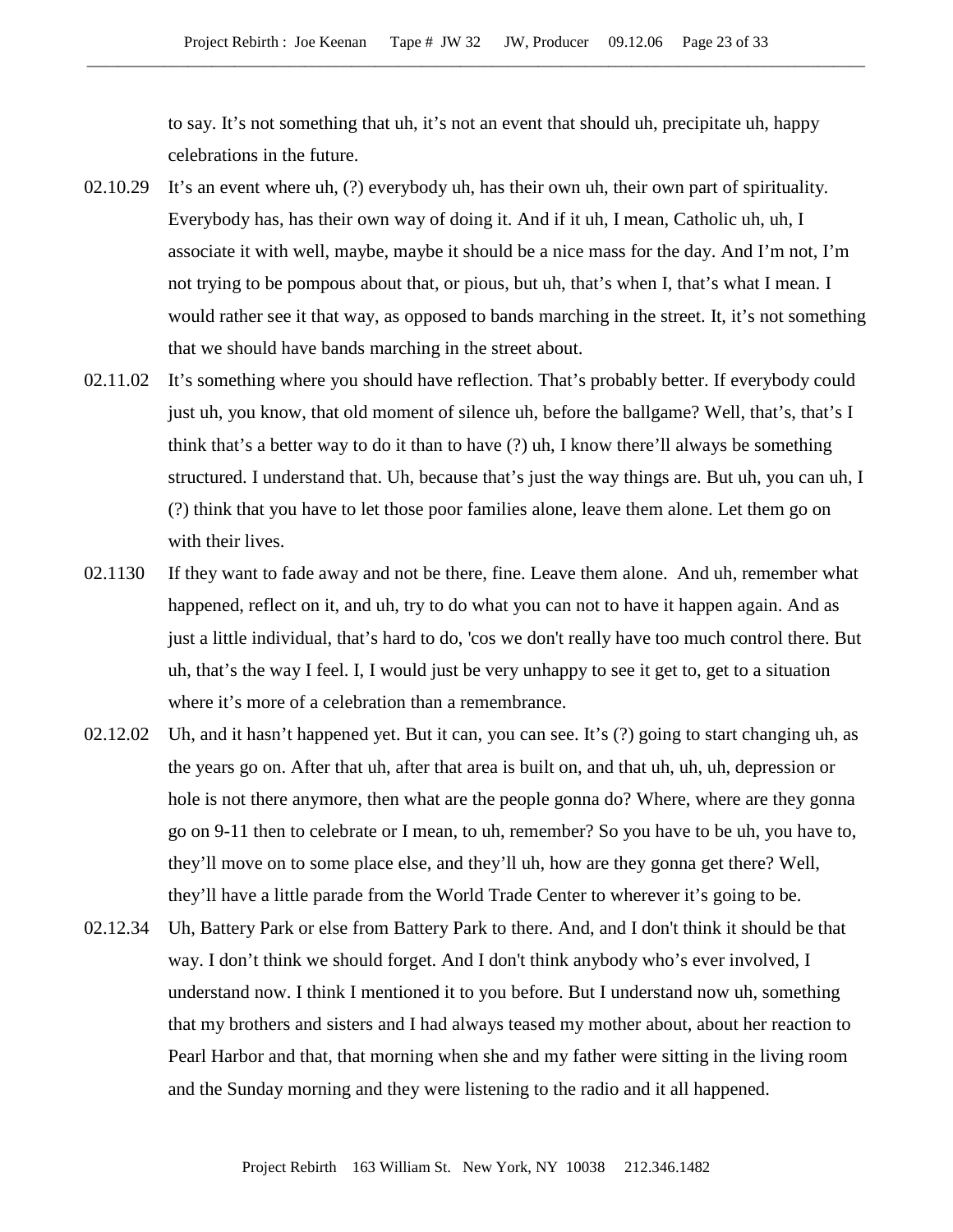- 02.13.02 And we, we, we uh, you know, uh, probably shouldn't but we tease her about her reaction. Now I understand. I understand exactly how she felt then, and I understand why she's still angry about it. And I understand why she's not happy. And, and now I understand. Before I didn't. Before we, we were teasing her and it became a little bit of a family joke. Because we would tease her and she would get, you know, get uppity about it. But then now I understand.
- 02.13.31 And I think that's the way I want to feel about it when I'm her age.

JW: Is it anger that you're feeling?

- 02.13.40 JOE KEENAN: It is anger, you know, it's you know, can't help but you know, being angry. Uh, because uh, it shouldn't have happened. You know, if uh, it, it's such a tough overall philosophical question where you know, the struggles of people and, and war and uh, but something way above my head.
- 02.14.06 But does it make you angry when it happens? If, maybe it's not the right reaction. Maybe you shouldn't feel that way. But that's the way you feel. You can't (?) you, you can contain your emotions, but you can't control them. They'll, things will happen. You don't have to show it, you don't have to be, you know, let other people know what you're thinking or how you feel, but you feel that way. And uh, am I angry about it? Sure. You know, I'm angry. I wish it hadn't happened. If uh, we could have done something to avoid it uh, that would have been the right thing to you know, do to avoid it in the beginning.
- 02.14.36 But uh, it (?) did happen. And uh, I don't know if I can understand the, the reasoning of the people who did it. I, because I don't think that way. That's a foreign mentality from mine. I just don't understand it. So it's (?) hard for me to accept that they thought they were doing right. I just can't accept that. I, I don't' think they did right and I'll don't think I'll ever think they did right.
- 02.15.03 And it's hard for me to understand how they believe that they were correct. I just don't uh, I just can't understand it. And I don't want to understand it. I want to feel the way I feel as opposed to the way they feel. And if that's wrong, I've been wrong before in my life (LAUGHS). You know, I've done things in the past that were wrong. But if that's wrong, then I'm wrong. But that's the way I feel.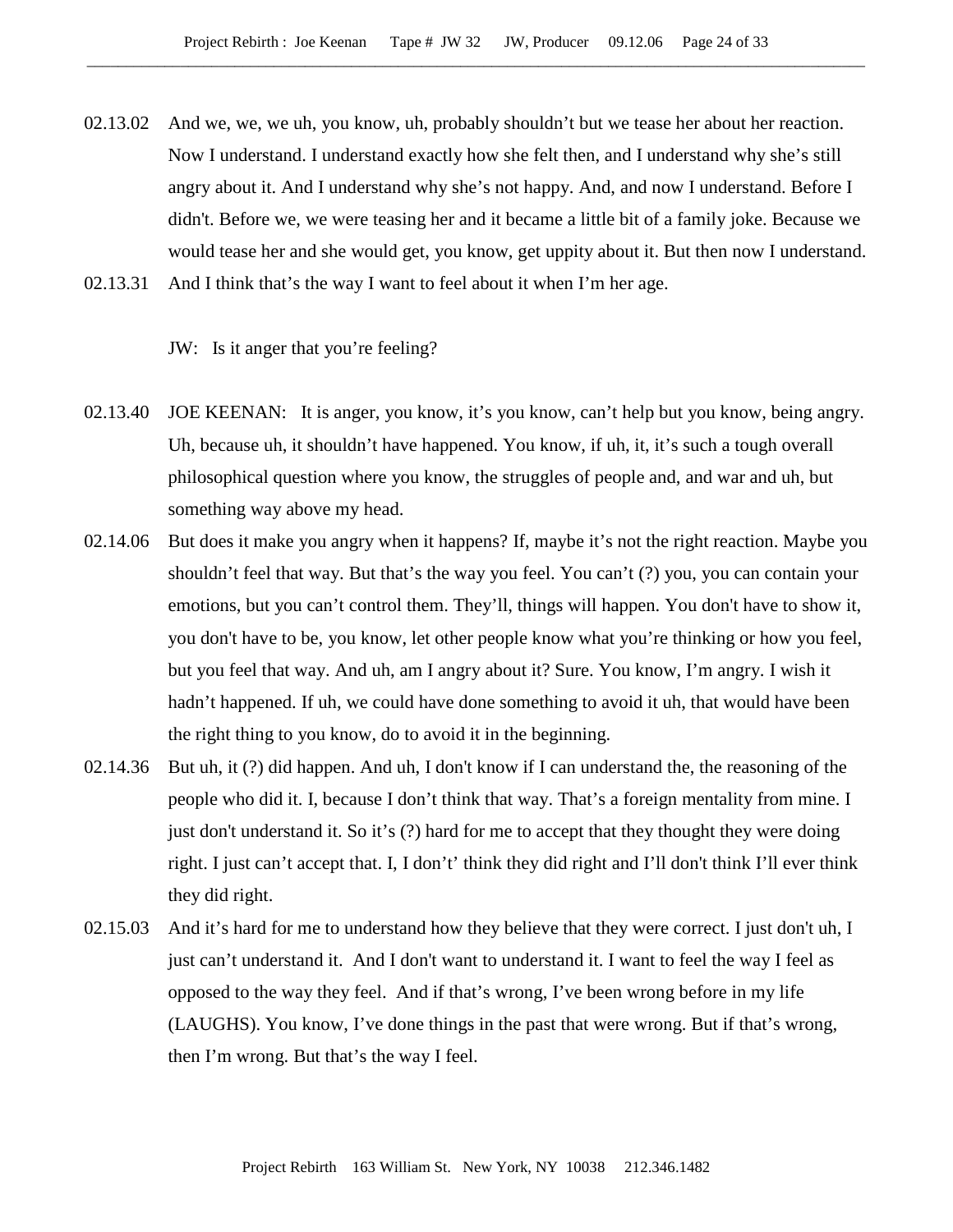JW: Still going to church on Sunday?

- 02.15.34 JOE KEENAN: Yeah, yeah, (~JW~), no, no uh, you know, it hasn't uh, one hasn't affected the other. Like you'll see sometimes when you'll have a very close death in the family, people will react and they'll withdraw and they'll not go to church and then they'll come back. You know, that didn't happen uh, that didn't uh, you know, that didn't happen for us, for me. Uh, I don't think one really affected the other. You know, I still continue on with the way I was before.
- 02.16.03 Uh, do I think more about it? Probably. You know, you know, am I, am I understanding a little more well, it also has to do with getting older. You can't you know, you can't help getting older and it sure beats the alternative, as they say. But uh, maybe that has something to do with it also, where you start to understand that you know, this is, this can end rather quickly.
- 02.16.27 And uh, and it did end rather quickly for a lot of people. And uh, so. Uh. Has it changed, it hasn't changed, are they connected, probably. But I wouldn't say one, I wouldn't say I'm more spiritual now or I'm a better Catholic now than I was before, no, I don't think, I don't think the two have. What, what's ore, what, what makes you think more we were, I was just talking to a neighbor the other day and he was asking me questions about uh, uh.
- 02.17.00 We were talking, he, he's a photographer, and he was talking about pictures of, of 9-11. And it made me remember a, a one of the fellows, one of the police officers who died, it was a friend of mine. He was actually uh, he was a, he was assigned to the video unit. So whenever something happened, he would respond in, in his uh, with his gear and he would take pictures of whatever was going on that uh, in the future would then be analyzed to see what went right, what went wrong. And he died there while he was taking pictures. He was kneeling on the ground, taking pictures of the building. And never found him.
- 02.17.37 And gone with his equipment and everything. So I you know, I thought about that last week when we were talking. And was just happened, you know, uh, not that I think about him more or less than others, but that just, the conversation with my neighbor just triggered that because he was asking me about pictures. And I was just thinking about this guy, kneeling down, doing what he was supposed to be doing at the time and uh, never to be seen again.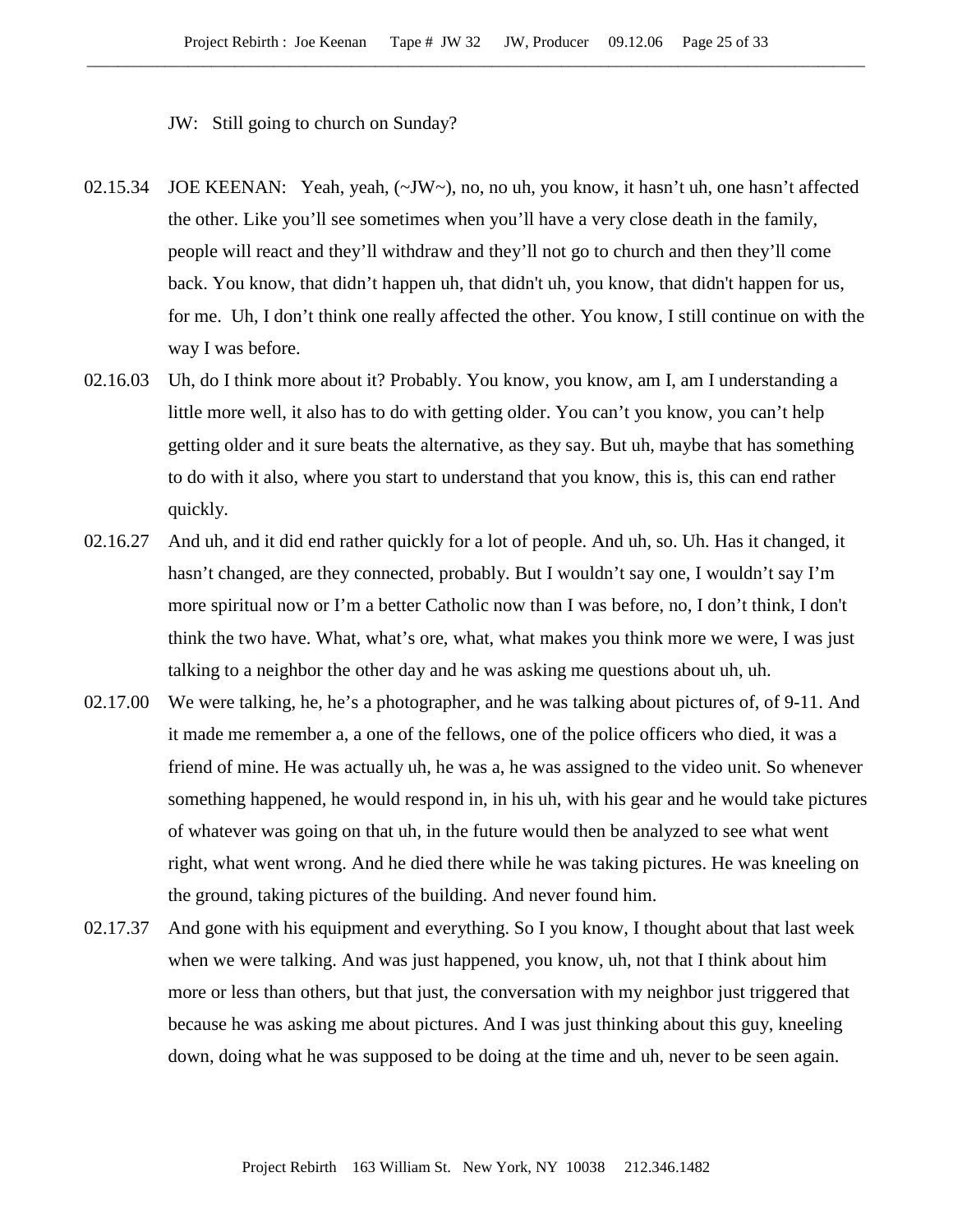02.18.04 Not easy. And he was a friend. He was a friend, yeah, we, I knew almost everybody involved from the police department, but they weren't all friends. Uh, in, in the police department you know so many people but they really not your friends until uh, you're retired and you meet them on vacation somewhere. Then they're your best buddies (LAUGHS). But uh, he was actually a friend. Uh, so that one hurts more than the others.

## (OFF CAMERA REMARKS)

- JW: Your opinion is very clear.
- 02.18.45 JOE KEENAN: You always, you always seem to draw a little bit out each time. I'm never really going to tell you anything, and each time you get me to say something (LAUGHS).

JW: I just want to know what you're thinking?

- 02.19.18 JOE KEENAN: Yeah, I have, I have no control what other people thinking and I, I don't know how they feel, or I know how a lot of the guys I worked with feel because I pretty much with them all the time. I was with them a, a long periods of time before 9-11 and during it and after it.
- 02.19.33 So we pretty much all cut from the same cloth. We all pretty much think the same way. You tend to uh, you tend to uh, travel in your own little bunch. Uh, you stay with like-thinkers. But that happens everywhere, no matter where you work or what you do. You uh, people tend to do that. So uh, the guys who I feel are my good friends, they all pretty much feel the same way, you know, and it uh, sound like a griping session if you (?) sit down and start to talk about it, and we really don't. But the, that's the way I feel about it.
- 02.20.05 I don't usually tell people the way I feel about things, because it uh, you know, over the course of your, over your course of your career, you just see so many things. You see a lot of good things. You see a lot of bad things. Uh, I don't know if we've seen more good things than the regular person, but we definitely see more bad things than the regular person. And if you, and if you start dwelling on that or talking about it at home, it can only be a negative.
- 02.20.31 So I usually just leave that alone. And uh, I don't, I don't talk about it too much.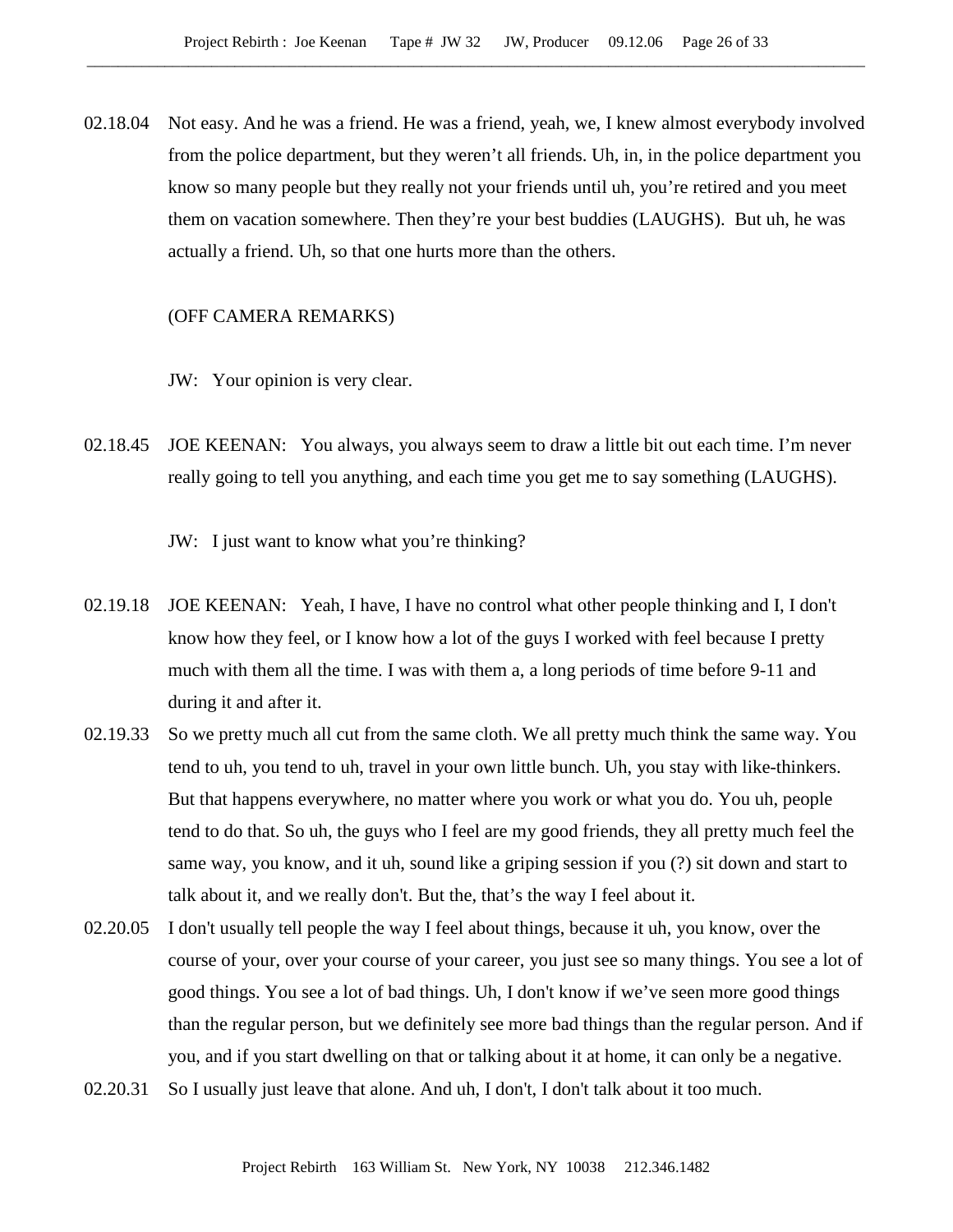JW: What about the buildings and their moving forward?

- 02.20.49 JOE KEENAN: Not really. I just wish they would decide what they're going to do and, and uh, get on it. Uh, get on with it. But uh, as with everything else of that size or that magnitude, it always winds up getting political. And uh, everybody's afraid of insulting somebody else, or, or stepping on someone else's toes.
- 02.21.05 It's pretty much time to just get on with it. You know, uh, whoever the powers-to-be are that are going to decide what to do, well, let's just get it done. Let's just do it and, and uh, get it done. Should there be something at the site, yes absolutely. Yeah, there should be a little where if they decide that this spot where uh, where the buildings originally were, we're not going to build there, we're gonna build where the concourses were and move things around because that's sacred ground, that's fine.
- 02.21.36 Nothing wrong with that. That's fine. But it's time to move on. And it's time to get it done. Uh, I'm sure uh, uh, you know, some of the families might not, might think I'm  $(?)$ trivializing that but I, I don't mean it that way. Uh, it's just uh, the longer we take to correct that situation, the more they won. The more the people who did it won.
- 02.21.59 And if they're, if they're intent was to hurt us and set us back and disrupt things, then the longer we allow it to sit dormant, the more they're winning. And uh, it shouldn't be fixed for that reason. But that's part of it. I mean, it, it should be uh, if they would just want to make the whole place a park, fine, make the whole place a park and leave it that way. But do it. If they want to make it all office buildings again, fine. Make it all office buildings. You know, it doesn't really matter to me one way or the other.
- 02.22.30 Because whatever they do at that site's not gonna change how I feel. But whatever they're going to do, they should just do it. It's taking too long.

JW: It's not going to change how you feel about what you just said?

02.22.47 JOE KEENAN: Right. Yeah  $(\sim JW \sim)$ , no, it's not gonna change uh, my, my memories or how I feel about that. Uh, it doesn't really matter what type of building or, or, or monuments are there. Uh, I, I know how I feel about it.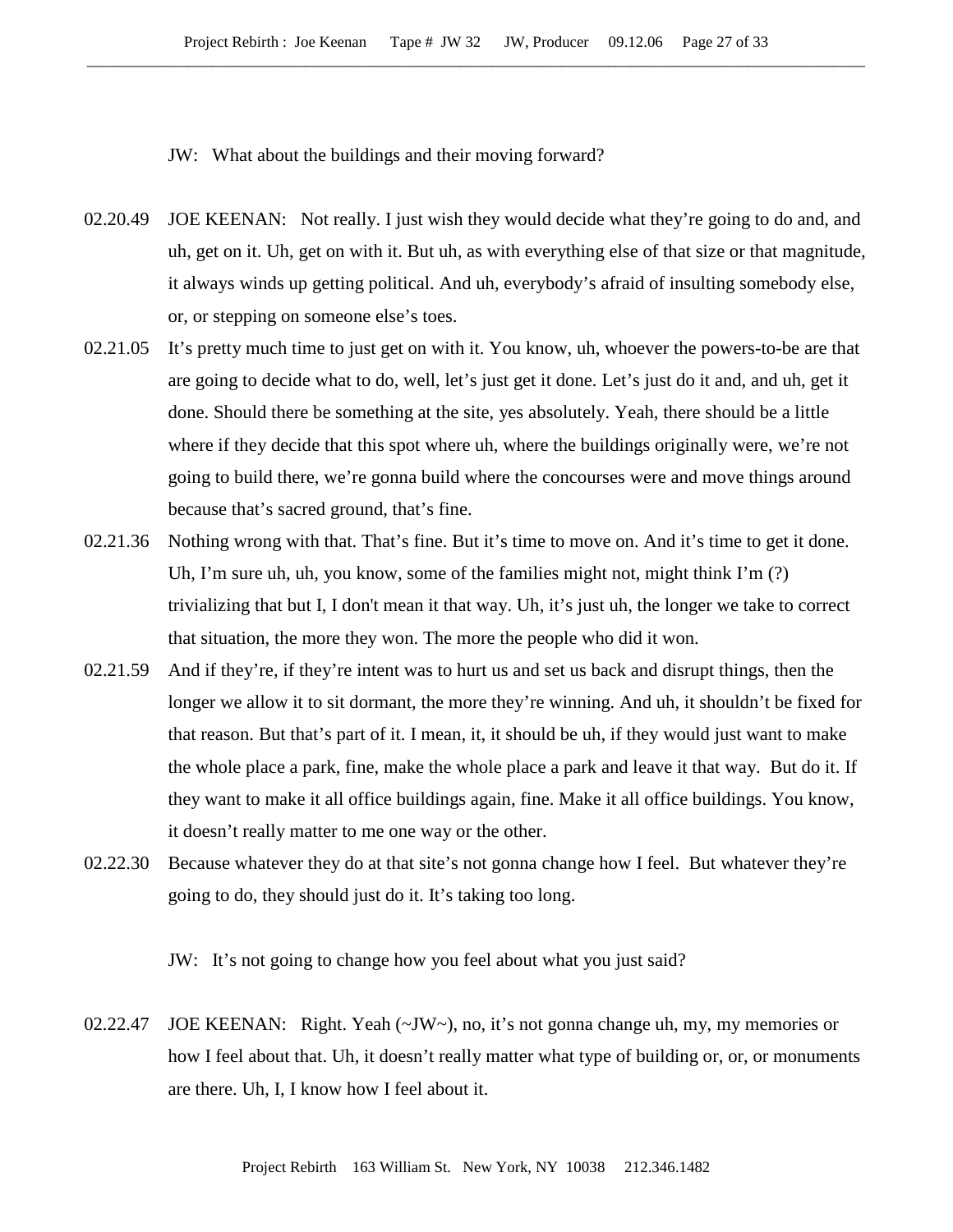02.23.03 And whatever the, whatever the people who own the land or who are in charge of building it do uh, it's not, it's not gonna change what I know, what I remember. It uh, I have a question now for you. How's that uh, time lapse photography going there?

JW: It's going well.

#### (OFF CAMERA REMARKS)

02.24.32 JOE KEENAN: What's going to happen, though, is they're taking so long that they won't be finished by the time you're finished.

#### (OFF CAMERA REMARKS)

JW: This year has been a go-ahead-and-do-it kind of attitude and people are emotionally ready to build, a correlation?

02.26.54 JOE KEENAN: That's an interesting correlation. I wish that uh, wish you could say that part of their delay was to help the healing process, but it really has nothing to do with that. The, the delay it, it's uh, just has to do with people not agreeing and (?) they can't get on with what uh, everybody's afraid to make the wrong decision. Everybody wants to, but somebody has to make a decision. Somebody has to say all right it's time, let's go.  $(\sim JW)$ And nobody's saying that.

JW: Are the people involved asserting themselves and forging the process ahead?

02.28.06 JOE KEENAN: I, I can't, I can't speak for how the average person in the street who walks by there feels, but I would be really surprised if the average person who's walking by isn't saying, come on, let's, let's do something. I, I think they're ready. I think they're ready. And if we're ready, let's, let's do it. I'll uh.

JW: It's a pretty interesting process and the timing is right?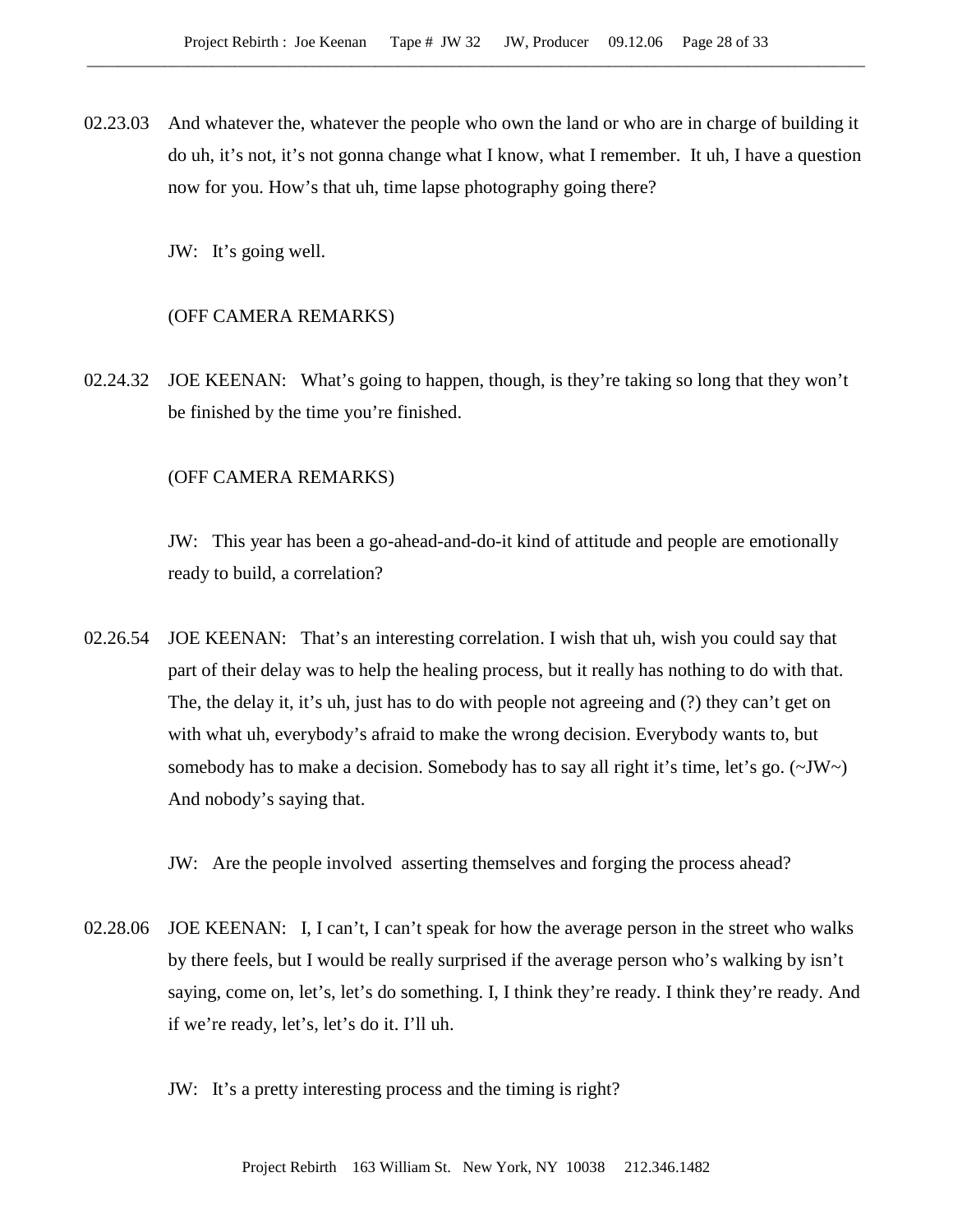- 02.28.50 JOE KEENAN: It's all, all connected in some way. And uh, maybe that's part of the master plan, to have it all connected in some way. But uh, it does make me a little uncomfortable to know that we're still, maybe we're not dragging feet. Maybe those people working 18 hours a day to get this done. But you just don't hear about it. You just don't see it. There, there's nothing to touch there. There's nothing tangible to say, well, we've turned the page and now we're where uh, progressing forward, we're making progress. There's nothing to say that.
- 02.29.28 Uh, people can come here uh, four years later who have never been here before, and pretty much still a hole in the ground. Shouldn't be. Uh, should, should be some progress.

JW: Do you have anything else?

JOE KEENAN: No, I don't think so.

## (OFF CAMERA REMARKS)

JW: There is some progress, with the museum and memorial and there might be a formal relationship in the works for us.

### (OFF CAMERA REMARKS)

- 02.31.31 JOE KEENAN: I'm glad to help if I uh, I just wish I could help more. I wish I had more to offer. But uh, this, having been a uh, one-time incident uh, it's not as if we can say well, this is what I'm doing about it today. And this is what I'm doing about it today. Because it's over. It's over. Uh, what we did, we did. You know, we did things right, we did things wrong. Uh, but whatever we did, it's over. And uh, it's uh, it, it's hard for me to find new things about it, new things to talk about.
- 02.32.03 But uh, but as I said, you always find a way to grab something (LAUGHS).
	- JW: You talked about a lot of new things.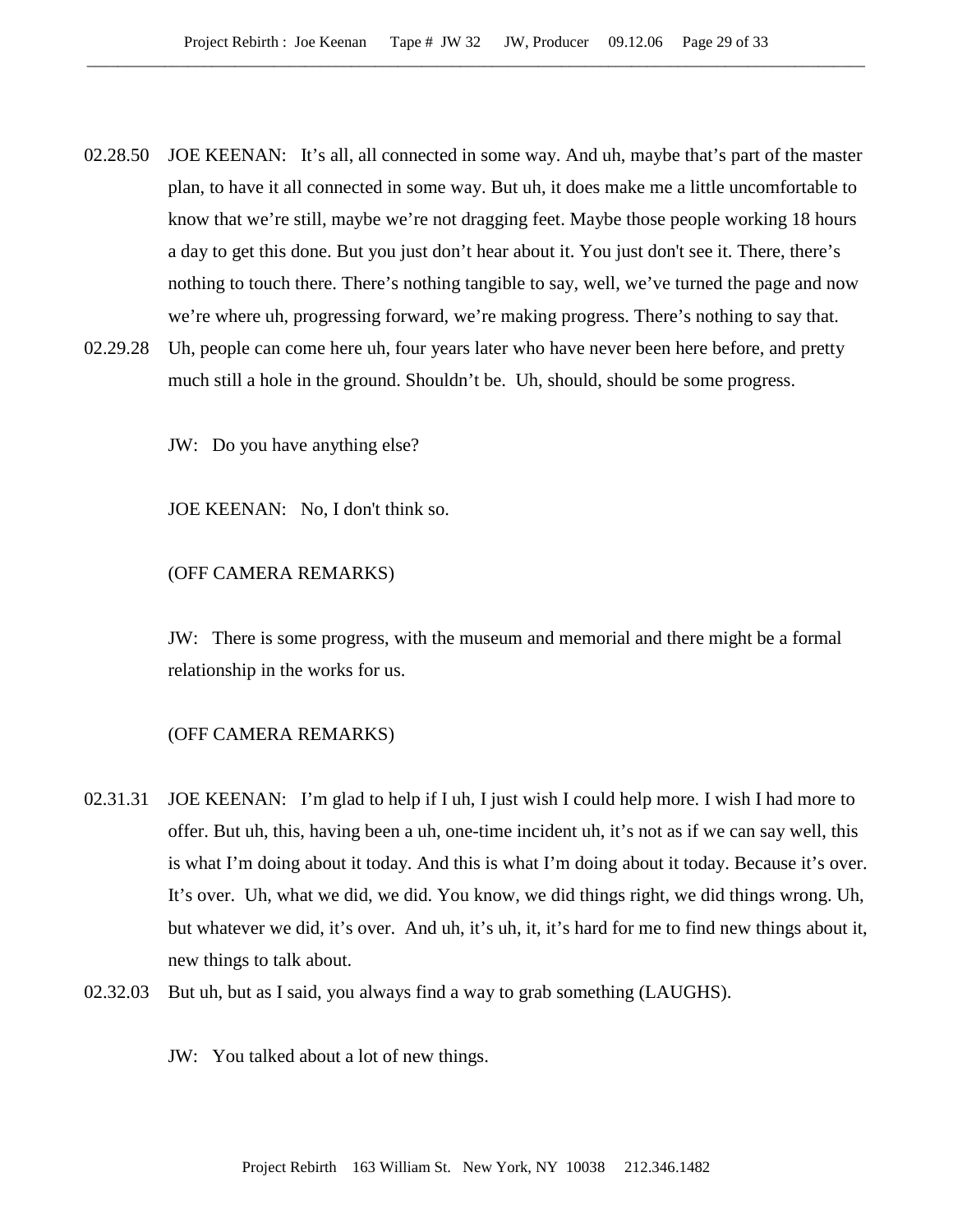#### (OFF CAMERA REMARKS)

02.33.27 JOE KEENAN: I'll probably go through the tunnel. We'll, I'll hop on the Drive, go down the Drive, go through the tunnel. And then I usually go, dependent upon uh, we'll take this traffic here and make a left (LAUGHS). I'll take this traffic here, I'll make a right. Uh, you know, I fake it all the way home.  $(\sim JW)$ .

#### (OFF CAMERA REMARKS)

02.33.46 JOE KEENAN: You have to sit in the baby seat, though, somebody's got to sit in the baby seat uh, with the monkey (LAUGHS). There's a monkey in the back of the car. (LAUGHS).

## (OFF CAMERA REMARKS)

02.34.03 JOE KEENAN: Yeah, you still have my neighbors talking. They're not quite sure who I am. (LAUGHS) That's the way I like it. (LAUGHS)

#### (OFF CAMERA REMARKS)

- 02.35.20 ROOM TONE
- 02.36.09 END OF TAPE # JK 33

# 03.01.02 PICTURE UP – INT, CAR WITH JOE KEENAN DRIVING

- **02.36.18** JOE KEENAN: Too young to really like uh, you know, she's only 15 months, so she doesn't really uh, (~ovlp~) she doesn't follow TV. She has a favorite show on a uh, on Noggin. I guess you get Noggin also. It's a part of Nickelodeon. It's Noggin is for babies, younger children.
- 02.36.33 And there's this one little show called Jack's Music Show, and it's puppets. And there's three puppets, Jack and Mary are a boy and a girl, and they have a dog named Mel. And every day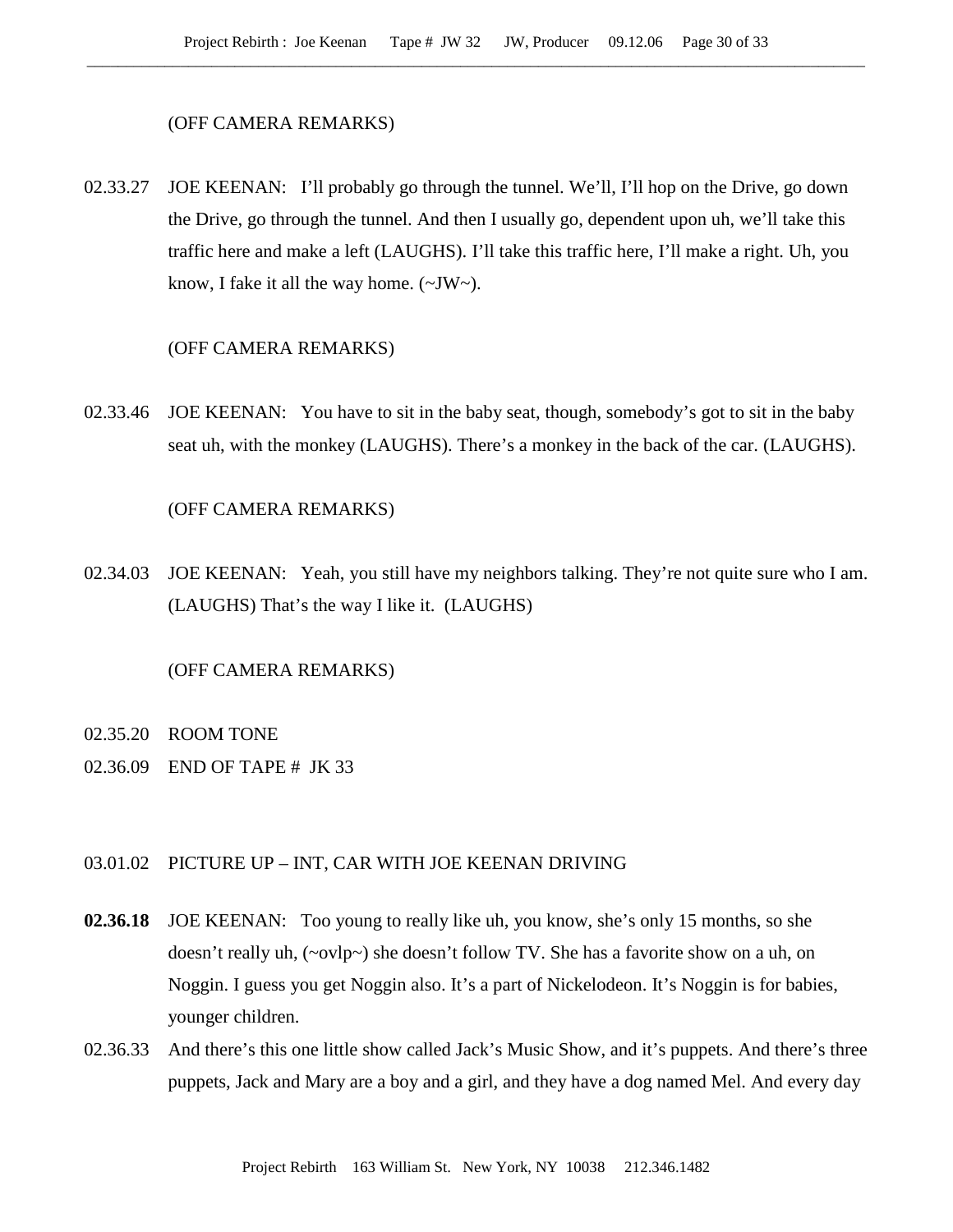they get into a musical adventure. Somehow they have a little clubhouse. And that's what, she'll sit down in her rocking chair, and she'll watch that from beginning to end, and then all the other stuff she sort of watches, she doesn't watch. She hasn't gotten into her uh, my wife has a complete set.

02.36.59 Has nothing to do with the baby has to do with her. She has a complete set of Disney films, from the first one ever until whatever's the most recent. But uh, she's anxious for the baby to watch them, but she's not interested yet. (~ovlp~) It doesn't mean anything to her yet.

#### (OFF CAMERA REMARKS)

- 02.37.54 JOE KEENAN: We used to spend a lot of time right up here with then uh, my unit. Certain units do uh, different details as they come up, and every year in September they have the General Assembly for the UN. And my unit was always assigned to the General Assembly. So we used to spend a lot of time right here up on this overpass. So I pretty much know my way around here. We used to uh, uh, we provided a lot of security for the UN. I guess that people didn't really see. Detective bureau used to assign a lot of people here.
- 02.38.30 Could be here from uh, I guess one or two days before it opened, until the end of the General Assembly. And we'd be here from opening to close every day. So we're pretty familiar with all this area here.

#### 02.38.44 B ROLL CONTINUES, JOE KEENAN DRIVING CAR ON HIGHWAY BRIDGE

# (OFF CAMERA REMARKS)

02.39.58 JOE KEENAN: I believe in that. A lot of people don't. I minded my own business when Janine was naming the baby, but I think that there's something to family names. As long as they're not you know, Cornelius or uh, (LAUGHS) Fauntleroy (LAUGHS). As long as it's something the, the kid can grow up with.  $(\sim JW \sim)$  I'm a junior, and my son's a third.  $(\sim JW \sim)$ Yeah, so uh, I believe in that.

## 02.40.26 B ROLL CONTINUES, JOE KEENAN DRIVING CAR, CLOSE UP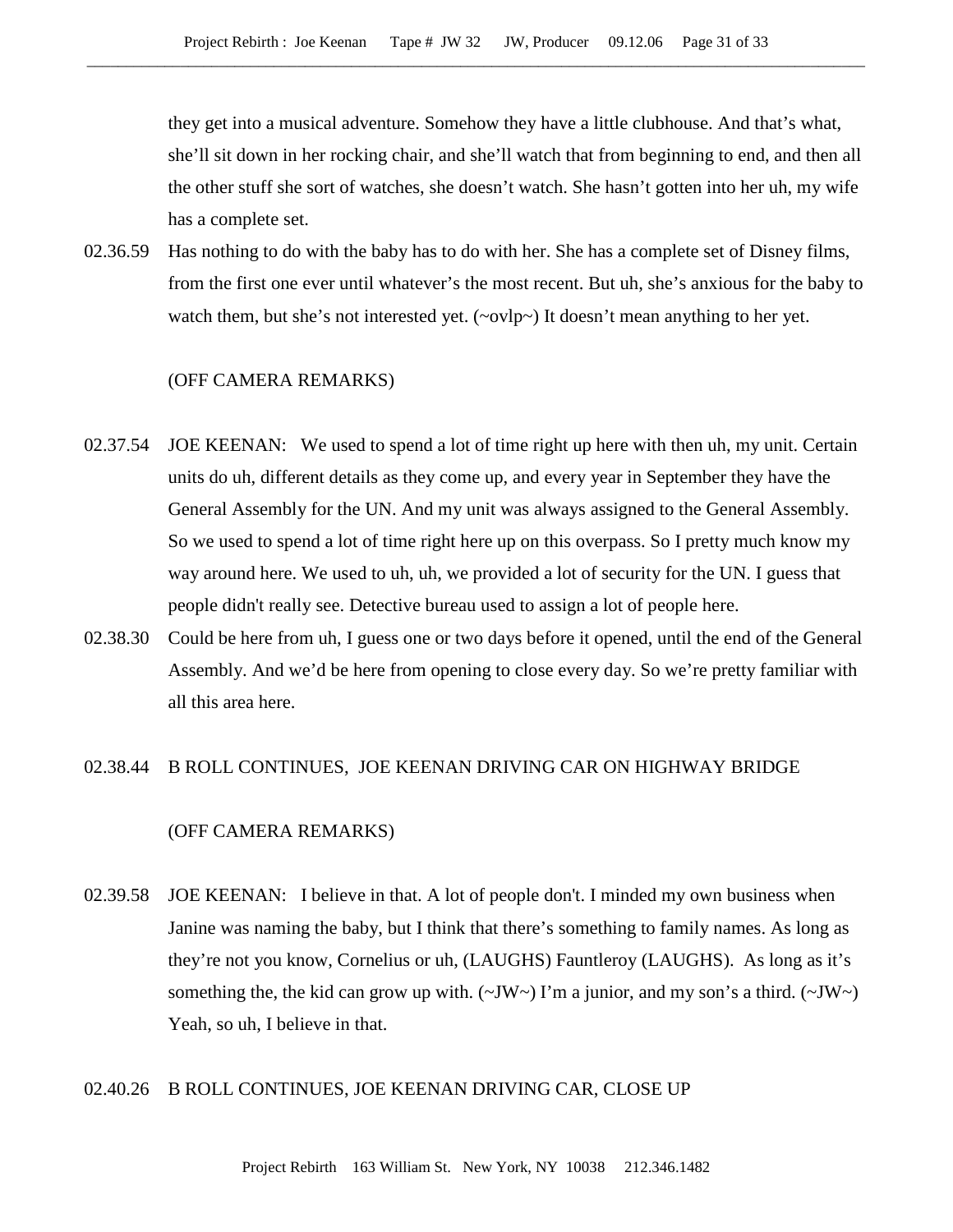- 02.41.33 JOE KEENAN: Years and years ago, when they first built this place in the '70s, I guess, early '70s, I remember we had a, we had a case in there, people were uh, fencing stolen goods. And we worked our way in there, we (?) were uh, waiters and bartenders at their party one night. (LAUGHS) And we, we like we all had little uh, the little uh, lapel mikes with recorders on us.
- 02.42.02 We'd just walk around the room all day. Listening to whatever they had to say (LAUGHS).

# 02.42.08 B ROLL CONTINUES, JOE KEENAN DRIVING CAR, CAUSEWAY, CU ON RING

- 02.43.01 JOE KEENAN: This is a great road when it's open. Sometimes you can spend hours on it.
- 02.43.07 B ROLL CONTINUES, JOE KEENAN DRIVING CAR, ECU
- 02.43.42 JOE KEENAN: In the early '80s when I used to teach in the Police Academy, we would come out every day and we would run all the way down here to the uh, under the bridge and run back. It was our exercise for the day.

# 02.43.57 B ROLL CONTINUES, JOE KEENAN DRIVING CAR ON HIGHWAY, VIEW THRU WINDSHIELD, PAN TO BUILDINGS

- 02.46.40 CAR GOING THRU TUNNELS, VIEW OF BUILDINGS THRU WINDSHIELD
- 02.50.43 JOE KEENAN : Sometimes you can hit it just right. Tell them to come here Wednesday at about 2 in the afternoon. (~JW~) They'll see the real traffic.
- 02.50.57 B ROLL CONTINUES, JOE KEENAN DRIVING CAR ON HIGHWAY
- 02.51.29 VIEW FROM STREET, JOE KEENAN DRIVING AWAY
- 02.52.00 TUNNEL LIGHTS
- 02.52.58 VIEW OF SKYLINE AT DUSK
- 02.55.06 EMPIRE STATE BUILDING IN DISTANCE
- 02.55.28 STATIONARY VIEW OF CHRYSLER BUILDING